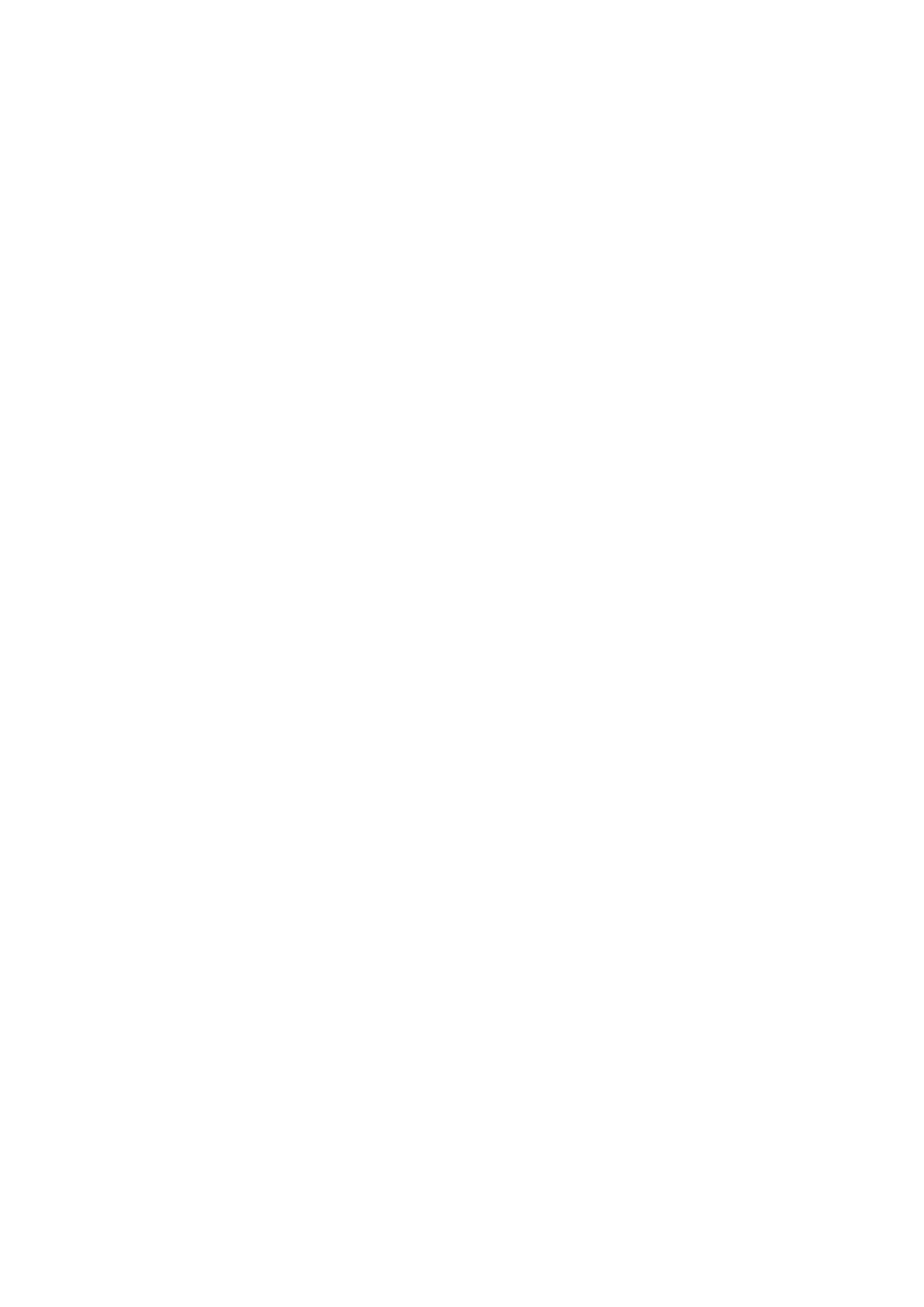# **Contents**

| $\mathbf{1}$   |       |        |  |
|----------------|-------|--------|--|
| $\overline{2}$ |       |        |  |
|                | 2.1   |        |  |
|                | 2.2   |        |  |
|                | 2.3   |        |  |
|                | 2.4   |        |  |
|                |       | 2.4.1  |  |
|                |       | 2.4.2  |  |
|                |       | 2.4.3  |  |
|                |       | 2.4.4  |  |
|                |       | 2.4.5  |  |
|                |       | 2.4.6  |  |
| 2.4.7<br>2.4.8 |       |        |  |
|                |       |        |  |
|                | 2.4.9 |        |  |
|                |       | 2.4.10 |  |
|                |       |        |  |
|                |       | 2.5.1  |  |
|                | 2.6   |        |  |
|                | 2.7   |        |  |
|                | 2.8   |        |  |
| 3              |       |        |  |
| $\overline{4}$ |       |        |  |
| 5              |       |        |  |
|                | 5.1   |        |  |
|                | 5.2   |        |  |
| 6              |       |        |  |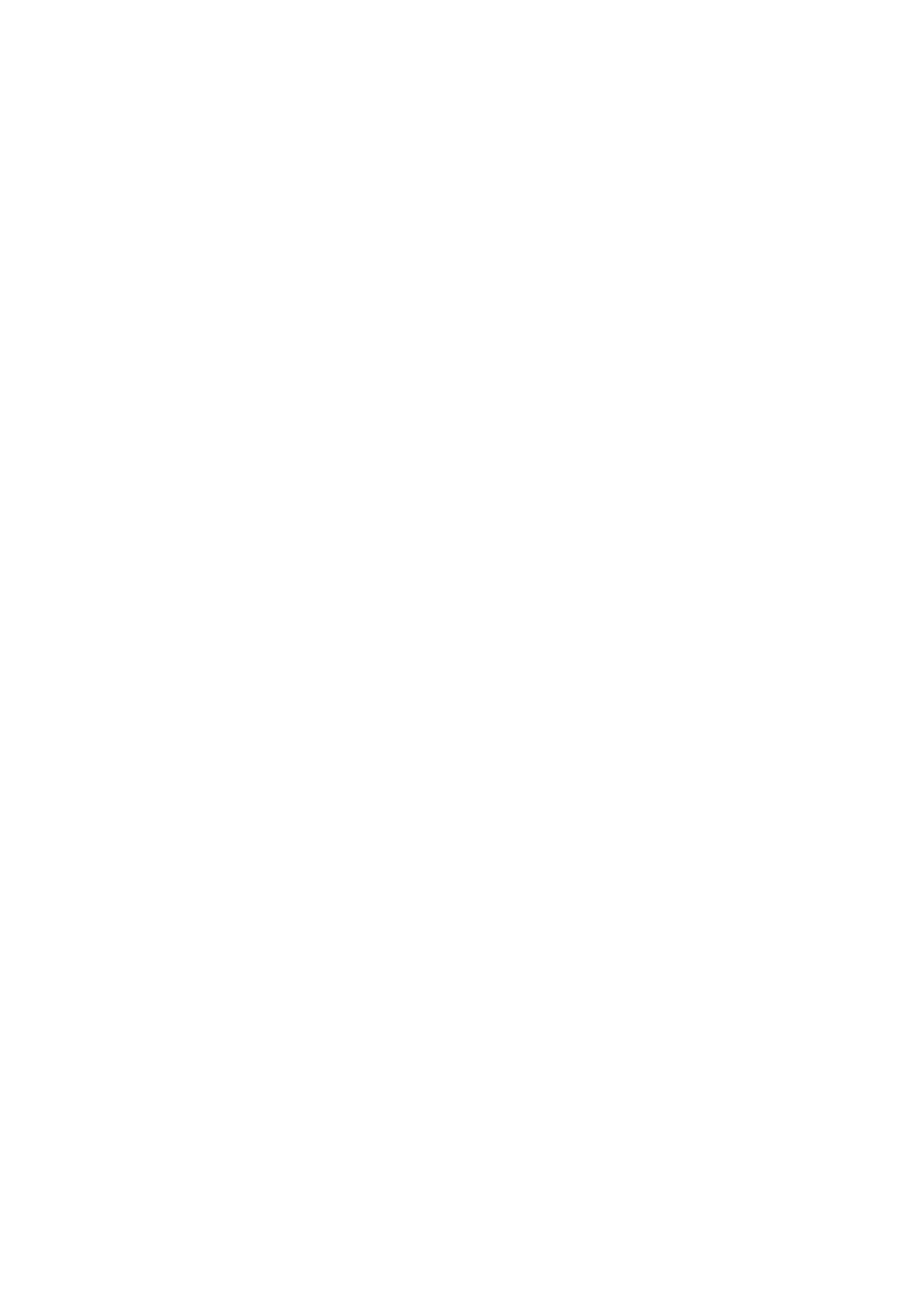# <span id="page-4-0"></span>**1 Exploiting human networks for delay tolerant environmental sensing**

By exploiting the *features* and *idiosyncrasies* of *human* **social, ad-hoc, mobile networks**, and understanding *human* **temporal** and **spatial movement patterns**; *opportunistic* routing of *sensing*  and *messaging* data can be *efficient* and *delay tolerant***,** *without* reliance upon installed *infrastructure*.

Since before the advent of the "power in our pockets" provided by personal mobile devices, Mobile Ad-Hoc Networks (MANETs) have been the subject of much research. Many applications do not require the end-to-end connectivity provided by a pure MANET, as they are resilient to delays and have low Quality of Service (QoS) requirements. Examples being email, SMS, peer-to-peer file sharing and publish-subscribe mechanisms [4, 3]. These kinds of applications may be able to exploit the characteristics of social/mobile networks, such as those of human beings, by forwarding data hop-by-hop, without the need for a complete end-to-end path. Miklas et al [16] have shown that having some knowledge of a social network improves the performance of mobile systems, and investigate its effect on routing messages within social networks.

Our interest also lies in utilizing a sub set of MANETs, known as Opportunistic Networks (OppNets), specifically Delay Tolerant Networks (DTN), and Pocket Switched Networks (PSN) for mobile devices, as carried by human beings, for environmental sensing.

We are interested in developing an autonomous environmental sensing system that reacts to phenomena in a local area, and to global instructions and queries, which utilizes the power (mobile devices) found in the pockets of a large number of the population for routing sensor data, for example, to monitoring stations. However, we believe an environmental monitoring system does not currently exist that can efficiently exploit the features and idiosyncrasies of delay tolerant human networks to route the data, that does not rely on installed infrastructure.

# <span id="page-4-1"></span>**2 Background**

In this section we briefly describe MANETs in general, then more specifically a number of solutions for delay tolerant networking in Intermittently Connected Networks and a briefly overview the main aspects of delay tolerant networks.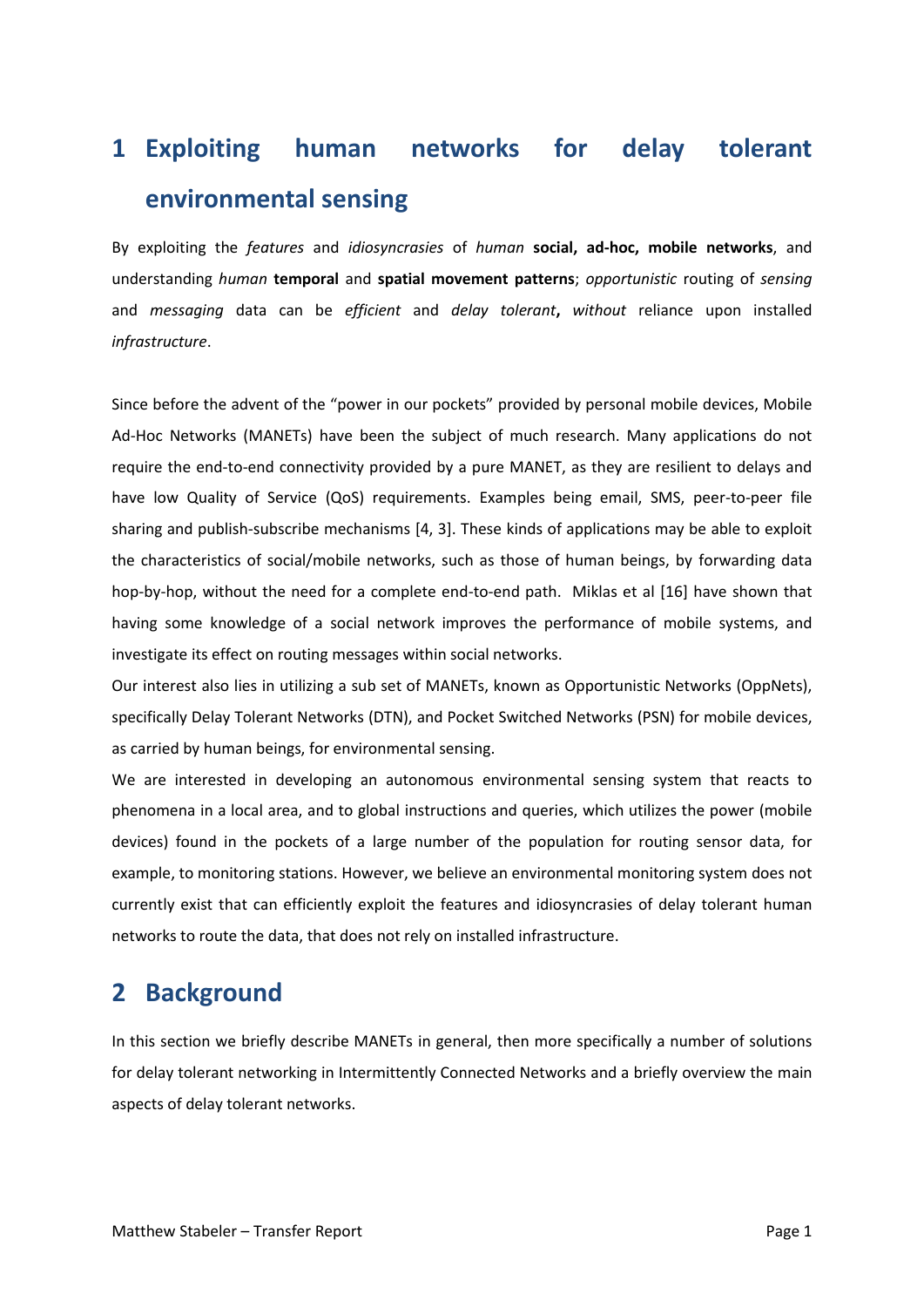#### <span id="page-5-0"></span>*2.1 MANETS*

Conti *et al* [4] say that *mobile ad-hoc networks* (MANETs) have been the subject of much research, and there is a large amount of literature regarding many aspects of them. There have been a number of highly specialised applications which use MANETs such as disaster situation and battlefield communications, but widespread adoption in industry of general-purpose MANETs has not occurred. Conti *et al* [4] also suggest that, without a clear, understandable problem that is solved by having pure MANETs, users are not convinced of its benefits, making the research a purely academic venture, which in turn means that research is not conducted for convincing real-world scenarios. They suggest that the most similar technology to pure MANETs that has a clear application, is MESH computing for internet connectivity which has been developed in various forms, such as *RoofNet* (an MIT project), the *metro-scale broadband city network* (in Cerritos, California,USA), or the *Mad City Broadband* (in Madison, Wisconsin, USA). Another similar technology is Vehicular Ad-hoc NETworks (VANETs) which have received industry interest [4] in their use for Intelligent Transport Systems (ITS).

"Pure indicates that the MANET paradigm is strictly followed: no infrastructure is assumed to implement the network functions, and no authority is in charge of managing and controlling the network. General-purpose denotes that these networks are not designed with any specific application in mind, but rather, they support any legacy TCP/IP application" - [4]

### <span id="page-5-1"></span>*2.2 Route discovery*

Route discovery in MANETs and their sub-classes can be categorised into two main types. The MANET Working Group (in [4]) defines the following:

*Proactive routing protocols* are derived from legacy Internet distance-vector and link-state protocols. They attempt to maintain consistent and updated routing information for every pair of network nodes by propagating, proactively, route updates at fixed time intervals.

*Reactive routing protocols* establish the route to a destination only when requested. The source node in the route discovery process usually initiates the route request. After a route is established, it is maintained until either the destination becomes inaccessible or until the route is no longer used.

Also identified are a number of classes of routing protocol which improve network performance at least in some specific scenarios. *Hybrid Protocols* use both *proactive* and *reactive* approaches to combine their advantages. *Location-aware routing protocols* use the location of a node to route packets in the direction of the destination, via its neighbours on the most direct route. *Energy-aware routing protocols* take consideration the energy available in the network to select paths. The goal may be to minimize energy consumed, or to maximise the overall network lifetime by preserving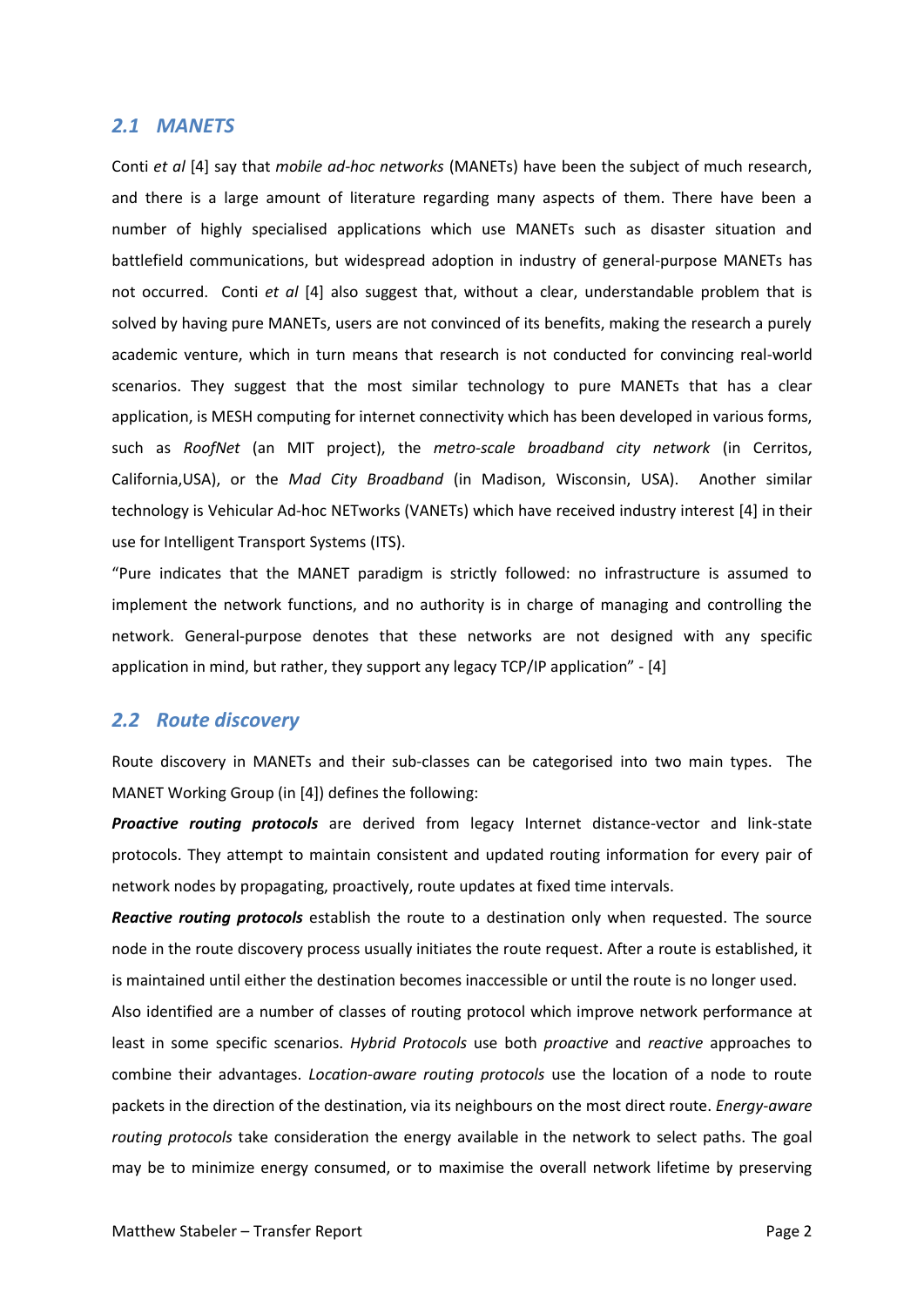network connectivity. In *hierarchical routing protocols* only selected nodes may do multi-hop communication, these nodes represent a group of non-selected nodes, who communicate only with the selected node to transmit data to a node outside of the group.

### <span id="page-6-0"></span>*2.3 Intermittently Connected Networks*

Zhang [28] describes how many of the routing protocols designed to cope with the dynamic topology of MANETs, such as OLSO, AODV, DSR, LAR, EASE, ODMRP and others, implicitly assume that there is contemporaneous end-to-end path between any source and destination pair. Zhang [28] says that "In MANETs, when nodes are in motion, links can be obstructed by intervening objects. When nodes must conserve power, links are shut down periodically. These events result in intermittent connectivity. At any given time, when no path exists between source and destination, network partition is said to occur. Thus, it is perfectly possible that two nodes may never be part of the same connected portion of the network." These types of networks are defined as Intermittently Connected Networks. Examples of these types of networks are interplanetary/satellite communications, sensor networks; where sensor do not have the power to transmit all of the time or over long distances, and military networks where nodes move randomly and are subject to being destroyed.

These types of networks must have tolerance for delays, as there can be undefined lengths of time between co-location/transmission range, when routing protocols take this into account, these types of networks are called Delay Tolerant Networks (DTNs), also known as Opportunistic Networks (OppNets).

Zhang [28] categorises a large number of DTN protocols into two sets; the *Deterministic Routing* set contains those which know the state of the network or has some global knowledge in advance of sending a message. The *Stochastic or Dynamic Networks* set includes protocols that react to network behaviour that is random or not known, these protocols depend on decisions regarding where and when to forward messages.

Pelusi et al [20] also define two categories of OppNet routing types; In *Infrastructure-Less Routing*, *Dissemination-Based Routing* performs delivery of a message to a destination by simply diffusing it all over the network. The heuristic behind this policy is that, since there is no knowledge of a possible path towards the destination nor of an appropriate next-hop node; the message should be sent everywhere. *Context-based Routing* exploits information about the context in which nodes are operating so as to identify suitable next hops towards the eventual destinations (e.g., the home address of a user is a valuable piece of context information to decide the next hop).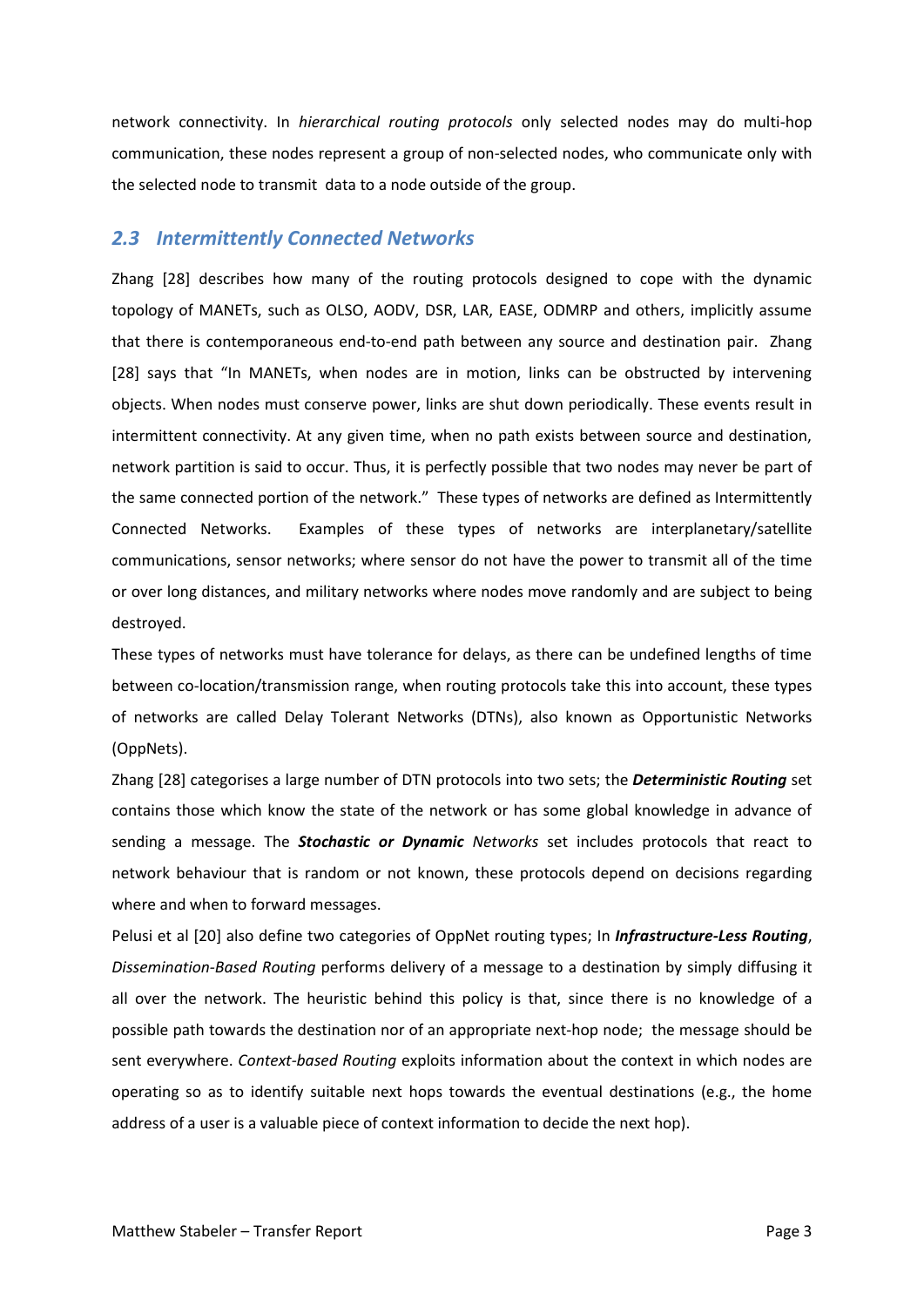In *Infrastructure-Based Routing*, *fixed infrastructure* means that a source node wishing to deliver a message generally keeps it until it comes within reach of a base station belonging to the infrastructure, then forwards the message to it. Base stations are generally gateways towards less challenged networks (e.g., they can provide Internet access or be connected to a LAN). Hence, the goal of an opportunistic routing algorithm is to deliver messages to the gateways, which are supposed to be able to find the eventual destination more easily. In Carrier-Based Routing, nodes of the infrastructure are mobile data collectors. They move around in the network area, following either predetermined or arbitrary routes, and gather messages from the nodes they pass by. These special nodes are referred to as carriers, supports, forwarders, MULEs, or even ferries. They can be the only entities responsible for messages delivery, when only node-to-carrier communications are allowed, or they can simply help increasing connectivity in sparse networks and guaranteeing that also isolated nodes can be reached.

### <span id="page-7-0"></span>*2.4 OppNets and DTNs*

There are a number of OppNet and DTN protocols of note, the basic mechanism being flooding, where the sending party sends a copy of its the message to every neighbour it meets, for some period of time, then in turn, each neighbour transmits the message until some time to live (TTL) or hop-count is reached. This method is effective and can have a very high delivery rate, but at the cost of huge overhead. This method is very inefficient in terms of power consumption and network usage, and not always suitable for nodes that are for example, battery powered.

#### <span id="page-7-1"></span>**2.4.1 Epidemic**

One of the most interesting [17] works in the area of Delay Tolerant Networks is Vahdat et al's [26] *Epidemic Routing*. The overall goal of Epidemic Routing is to maximize message delivery rate and minimize message delivery latency, while also minimizing the aggregate system resources consumed in message delivery. The authors base their system on a variant of epidemic algorithms which states that given random exchange of data among replicas, all updates will be seen by all replicas in a bounded amount of time; The message for a particular destination copied to other nodes that come into contact based on some probability, furthermore, messages are given a limited hop-count (TTL) and nodes are limited in the amount of buffer space in which they will carry another hosts message, so that old messages are dropped. This is an example of an *Infrastructure-less*, *Dynamic network* with *Reactive*, *Dissemination-Based Routing.* There are many algorithms based on the epidemic routing mechanism, which are said to be *epidemic-like*. Eugster et al [9] suggest the concept of an epidemic like overlay network, suitable for Peer-to-Peer (P2P) networks to operate in.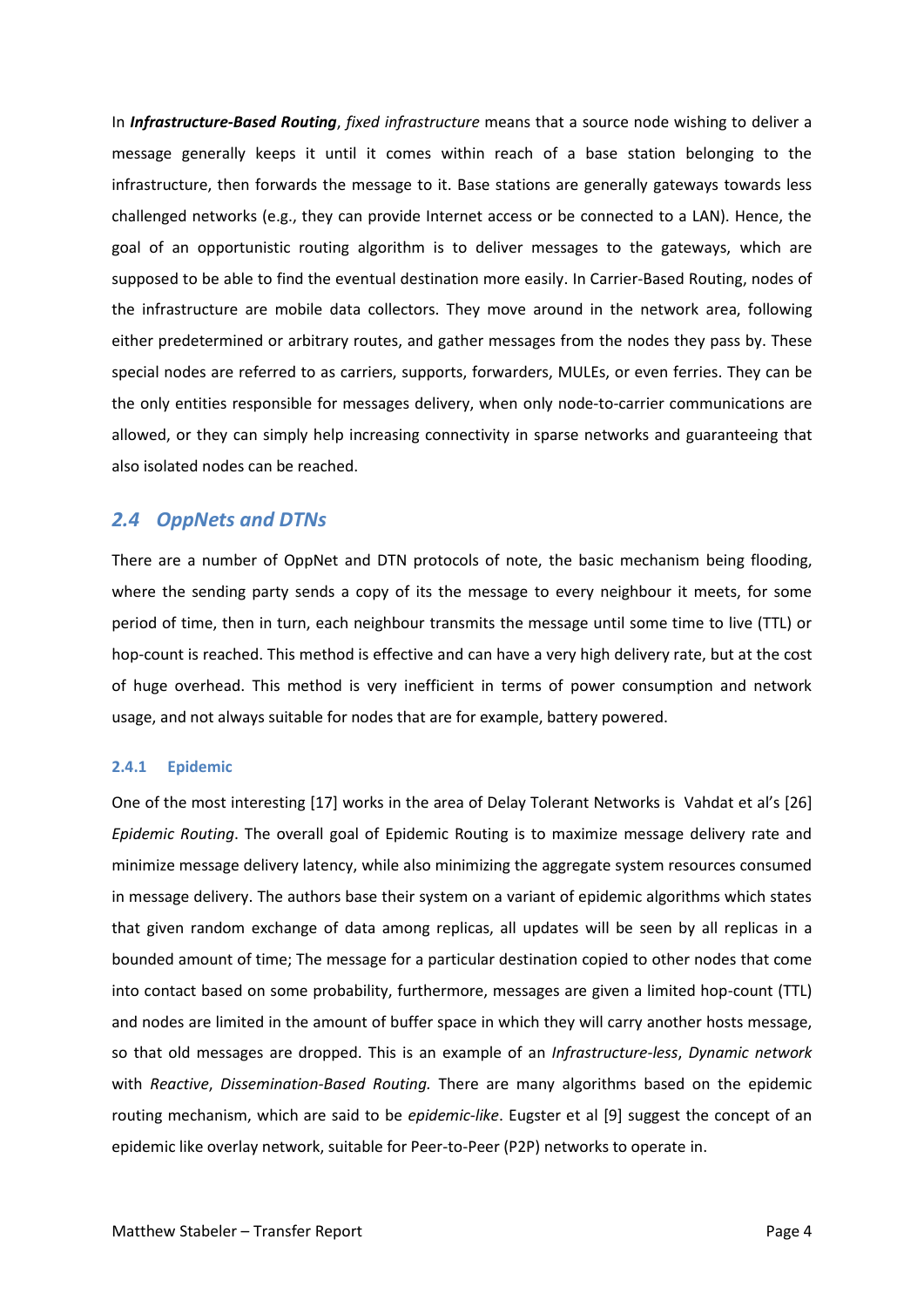#### <span id="page-8-0"></span>**2.4.2 Li and Rus**

The seminal paper (Cited in [17]) describing asynchronous communication in intermittently connected mobile ad-hoc networks, by Li and Rus [15] describes a system which guarantees message delivery within a minimum time, but where nodes must modify their trajectory to transmit messages, such as squads of soldiers on a battlefield. Nodes must have some knowledge of the global network making it a *Deterministic* and *Infrastructure-less* system with *Proactive*, *Context-Based routing*.

#### <span id="page-8-1"></span>**2.4.3 Spray and wait**

The Spray and Wait routing scheme [23] is an epidemic-like, or semi-epidemic algorithm, which attempts to limit overhead, by using two phases of message passing. The spray phase is defined: for every message originating at a source node, L message copies are initially spread – forwarded by the source and possibly other nodes receiving a copy – to L distinct "relays". Each forwarding node shares L/2 of its copies of the message to the neighbouring node, until it has only one copy left. The wait phase is defined: if the destination is not found in the spraying phase, each of the L nodes carrying a message copy performs direct transmission (i.e. will forward the message only to its destination).

#### <span id="page-8-2"></span>**2.4.4 Gossip**

Hass et al's [11] Gossip-Based routing works in a similar way to Epidemic routing, in that it improves upon flooding messages within a system by limiting the number of messages disseminated or gossiped by specifying a probability of onward propagation of the message by neighbouring nodes. It is based on the theory of Percolation, and suggests that gossiping exhibits a kind of bimodal behaviour, in that in almost all executions, either hardly any nodes receive the message, or most of them do. GOSSIP is an example of an *Infrastructure-less*, *Dynamic network* with *Reactive*, *Dissemination-Based Routing*, which incorporates some *Deterministic* elements. The paper proposes four mechanisms for onward propagation of messages:

GOSSIP1(p, k) - The source and intermediate nodes gossip with the probability p to neighbouring nodes, k determines that for the first k hops, the message is gossiped with probability 1, so that the message does not die out prematurely. GOSSIP1(1,1) is the same as flooding.

 $GOSIP2(p, k, p2, n)$  is as  $GOSIPI$ , and additionally tries to react to networks that are poorly connected, when a node has less than n neighbour nodes, it gossips with the higher probability of p2.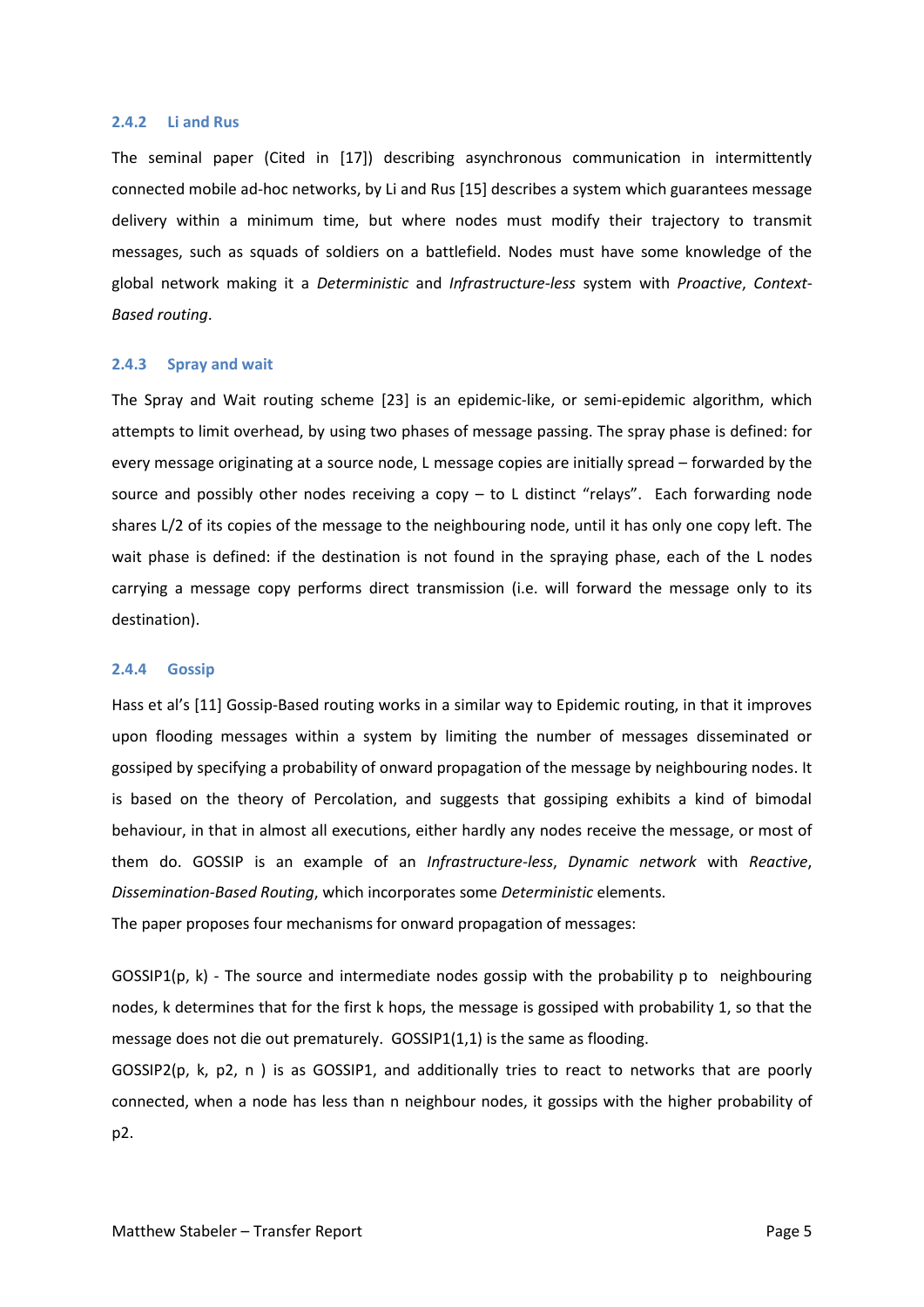GOSSIP3(p, k, m) - if a node broadcasts a message (as with GOSSIP1) but does not receive a duplicate message back from (m) neighbours within a reasonable time period, then it broadcasts to all neighbours. The authors found that the timeout period can be small and does not have a significant effect upon latency.

GOSSIP4(p, k, k') – Uses the concept of zones, where a node has a number of neighbour nodes, it pro-actively tries to keep a routing table for all nodes that are within k' hops away from it, which is its zone. A node can transmit directly to any node in its zone, zones therefore become 'collectors' for messages destined for any node within the zone.

#### <span id="page-9-0"></span>**2.4.5 CAR and SCAR**

In Musolesi and Mascolo's [17] *Context Aware Routing (*CAR) each node uses a *multi-attribute utility* to determine the probability of forwarding a message onto a neighbour. Delivery probabilities are synthesized locally from context information. The authors define context as the set of attributes that describe the aspects of the system that can be used to drive the process of message delivery. The example used is the *change rate of connectivity*, i.e., the number of connections and disconnections that a host experienced over the last T seconds. This parameter measures relative mobility and, consequently, the probability that a host will encounter other hosts. CAR pro-actively keeps a record of nodes in the locally connected network and uses *Dynamic Destination-Sequenced Distance-Vector* (DSDV) for synchronous routing to nodes. CAR is optimised by using predicted future values of the context attributes for making routing decisions. Predicted values are computed using techniques based on Kalman filters. These techniques do not require the storage of the entire past history of the system and are computationally lightweight, making them suitable for a resource-scarce mobile setting [17]. The SCAR [19] system is based on CAR, but is optimised for sensor networks, by adding battery power as one of the attributes to drive the process of delivery to 'sinks' within the network. SCAR demonstrates the configurable nature of CAR, where any context can be used to tune the algorithm to drive the process of message delivery.

In the situation where a messages is intended for a node not connected to the local network; the node in the local network with the highest probability of delivering the message, is sent the message, as the topology of the network changes over time, messages are passed to the nodes with the highest probability of delivery until the destination node is connected to a network with the node carrying the message. In the CAR protocol it is assumed that only one copy of the message exists at any one time.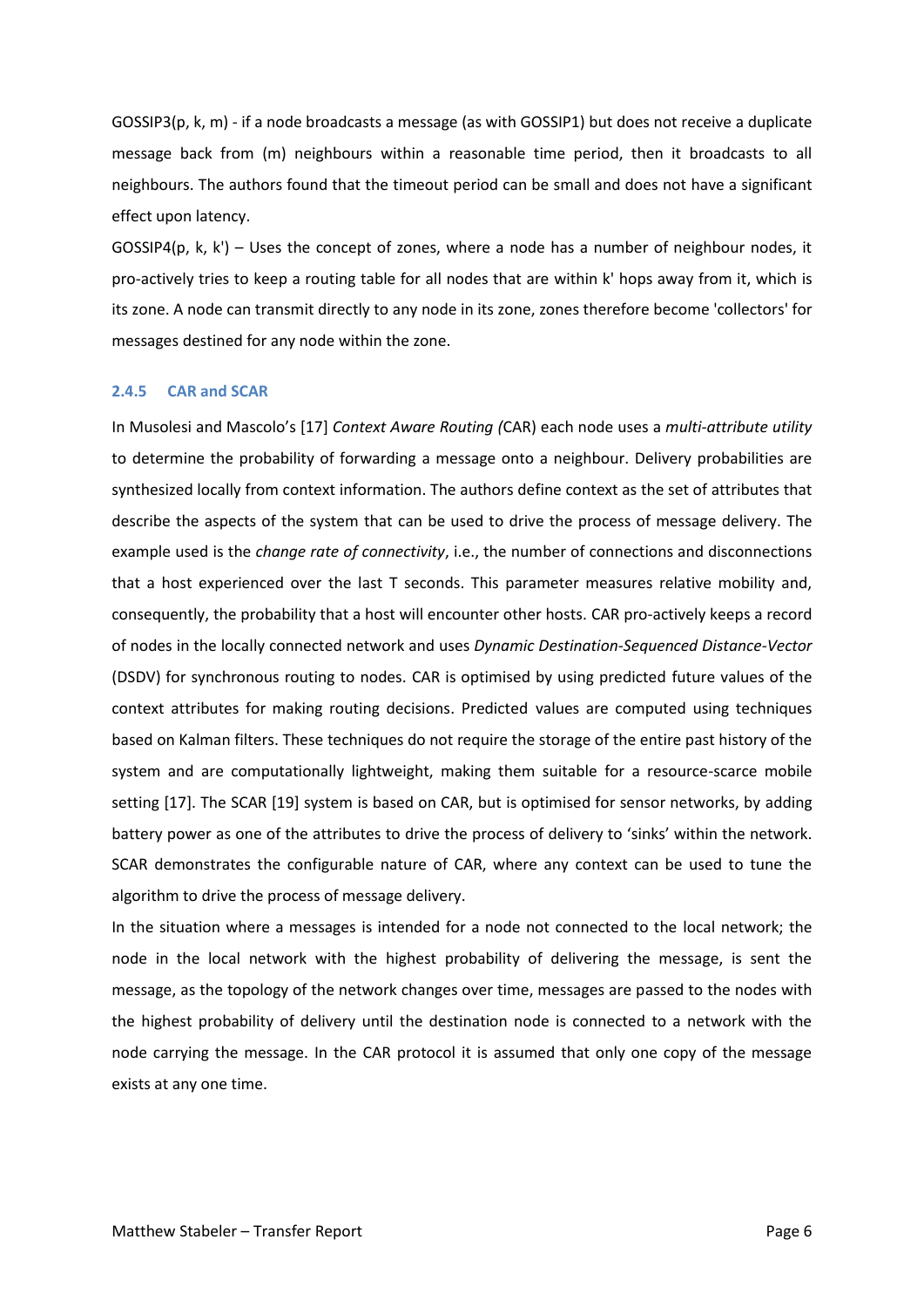#### <span id="page-10-0"></span>**2.4.6 HAGGLE**

The HAGGLE project [21], funded by the European Union is a large project touted as a clean-slate design for mobile ad-hoc networks, it presents a set of architectural principles based on the needs of mobile users as characterised by the Pocket Switched Networking environment (PSN, discussed [below\)](#page-11-0). Scott et al [21] propose a set of interrelated principles which they believe to be fundamental implications of the situation faced by mobile users.

- *Forward using application layer information* instead of using IP addresses, as a user may communicate via many interfaces, devices and protocols.
- *Asynchronous operation* applications should not have to deal with low level communications - they just need to send a message, and some communications service should take on the role of delivering the message by whichever means suitable (WiFi, Bluetooth exchange, SMS, etc.).
- *Empower immediate nodes* intermediate nodes (to a destination) may want to keep a copy of the data, in case the data is needed by the user wishes to find the same data in the future for example a popular news website. The authors suggest that this is effectively ad-hoc multi-casting.
- *Messages switching* instead of concerning the application layer with packets, data should be transmitted as a single message unit, low-level inter-node communications can still use packets, but messages should not be fragmented across different routing nodes.
- *All user data should be network visible*, marked with metadata about its user-level properties, such as access authorisation, creation/modification/expiry times, this is so that 1) data can be shared by multiple devices owned by one person, or to a group of others, 2) Prevent duplication of transmission across multiple interfaces.
- *Build request-response into the network* many user level tasks (applications) implement request-response semantics - e.g. web browsing / file sharing. By building it into the network there is no reliance upon a particular application to perform the task.
- *Exploit all data transfer methods* the authors define three opportunities for forwarding; *neighbourhood connectivity* (e.g. Bluetooth, 802.11 ad hoc, infrared), *infrastructure connectivity* (WiFi, 3G, GPRS, SMS, etc) and *user mobility* (Shared mobility pattern, recent sightings of destination node) which can all be utilised to transmit messages.
- *Take advantage of brief connection opportunities* urgent data should be prioritised, to make most efficient use of bandwidth.
- *Empowered and informed resource management* controlling the use of resources; storage, networking, battery power.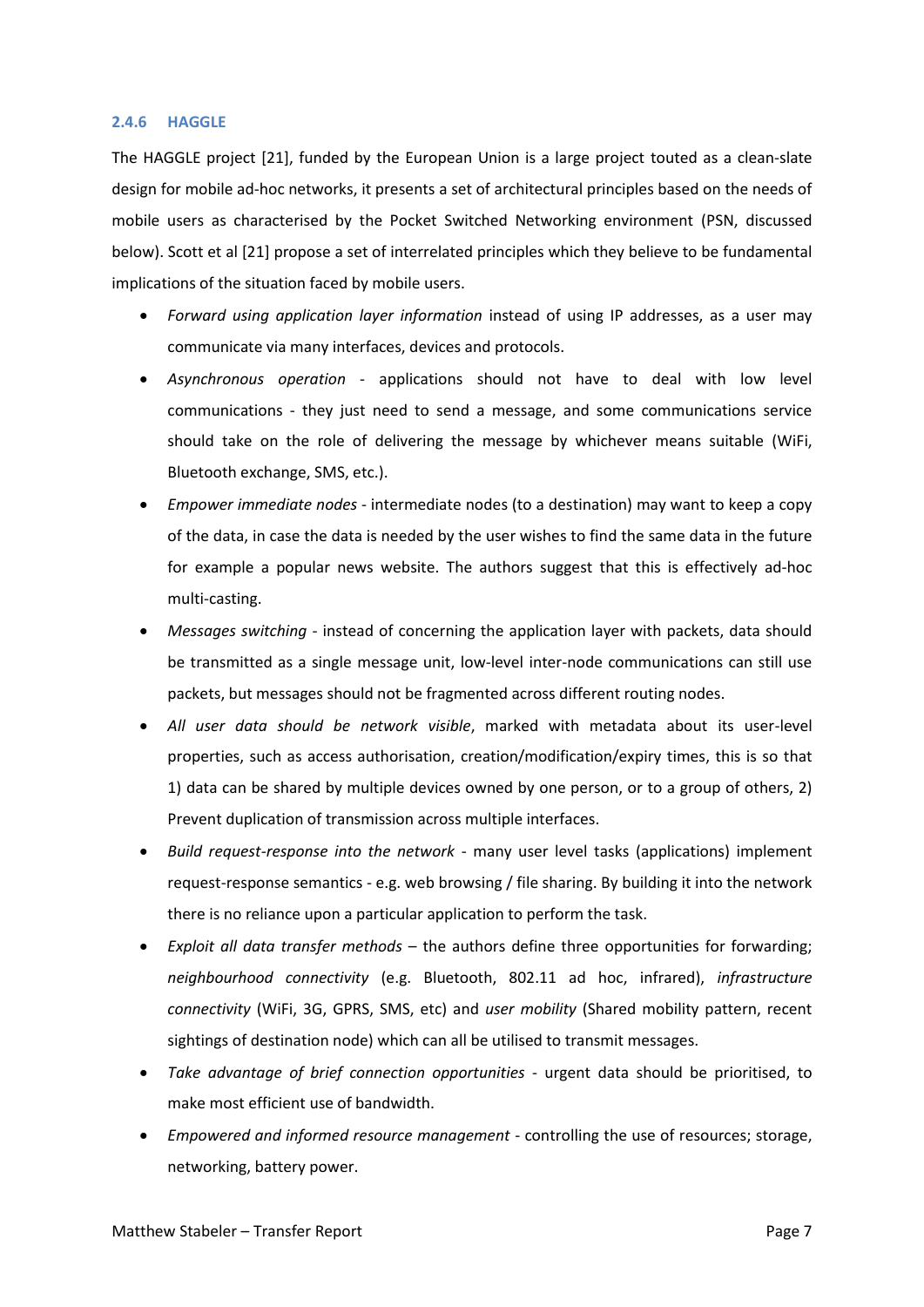*Use and integrate with existing infrastructure* where possible so that users who have adopted Haggle can still communicate with those that haven't.

Haggle uses Application Data Units (ADUs), which are both a unit of data for communications, and a unit of data for applications, they are composed of many attributes, consisting of type-value pairs. The key aspect of haggle is in the mapping of names to addresses (email, Bluetooth, etc), an ADU may contain a number of 'addresses' which may be understood by different applications. Addresses can be flagged as being nearby (e.g. if connected to an access point, all domain names may be nearby, or a list of the Bluetooth device addresses in the vicinity). The resource manager in haggle evaluates the value and cost of completing tasks (e.g. delivering a message to a neighbour) based on resources consumed and their cost. The goal is to interface with existing applications at a much higher level than a socket connection, and provide proxies to existing services where needed (e.g. email).

#### <span id="page-11-0"></span>**2.4.7 Pocket Switched Networks**

*Pocket Switched Networks* [2] (PSNs) are a sub-set of DTNs which deal only with networks involving human networks, specifically, networks created by mobile devices carried by people. Described by Scott et al as follows:

"Pocket Switched Networking (PSN) is the term [used] to describe the situation faced by today's mobile information user. Such users have one or more devices, some/all of which may be with them at any time, and they move between locations as part of a normal schedule. In so moving, the users can spend some (or much) of their time in "islands of connectivity", i.e. places where they have access to infrastructure such as 802.11 access points (APs) which they can use to communicate with other nodes via the Internet. They also occasionally move within wireless range of other devices (either stationary or carried by other users) and are able to exchange data directly with those devices" [21]

#### <span id="page-11-1"></span>**2.4.8 BUBBLE Rap**

Hui et al's [13] BUBBLE Rap is based on the heterogeneity of human interaction, which causes hubs (popular individuals) and communities to emerge from human social networks. The authors aim is to use these structures to design forwarding algorithms for *Pocket Switched Networks*. In BUBBLE Rap, two assumptions are made; each node belongs to at least one community (single node communities are allowed), and, each node has a global ranking (global centrality) across the whole system, and a local ranking within its local community (it may belong to multiple communities). Messages are 'bubbled' up the hierarchical tree formed by the global ranking of centrality by comparing their ranks, if the candidate node is in the same community as the destination node, then the message is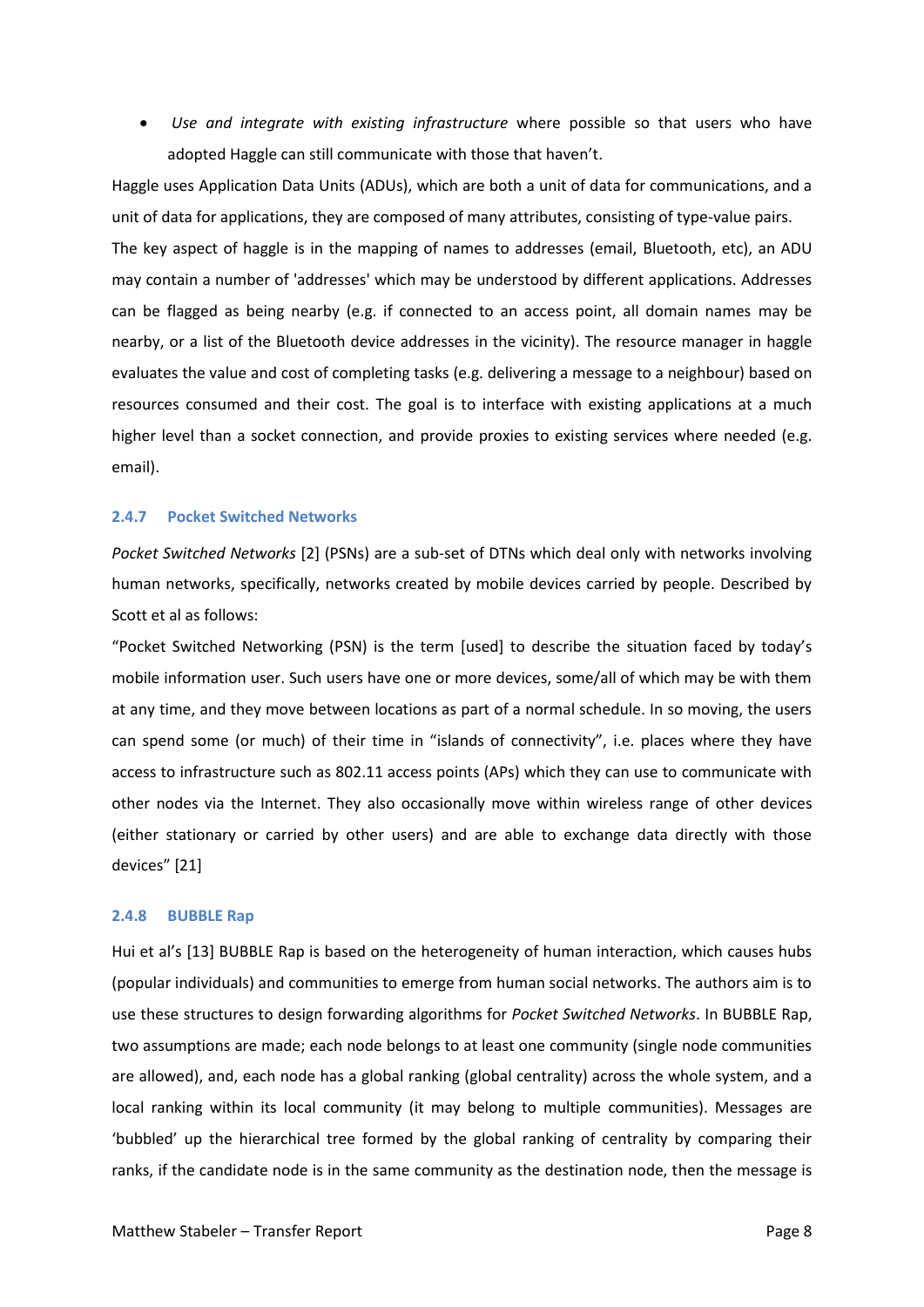passed to it. At this point, the local ranking is used to determine which nodes should be passed the message; in this way the messages reach the most popular (highest centrality) nodes within a community, who are more likely to come into contact with the destination node. The distributed version of BUBBLE; DiBuBB is designed to calculate the local centrality automatically based on a variable time window, (6 hours was optimum), in which the number of encounters with other nodes was used to calculate a node's centrality (They called this S-Window), another approach was to calculate the centrality based on the average contacts in previous time windows, (dubbed C-Window). The authors used K-Clique and Weighted Network Analysis to pre-calculate communities within their trace datasets. They also found that both S-Window and C-Window were able to approximate the pre-calculated centrality quite well.

#### <span id="page-12-0"></span>**2.4.9 Publish Subscribe**

Costa et al [5] describe SocialCast, a routing protocol for publish-subscribe that exploits predictions based on metrics of *social* interaction (e.g., patterns of movements among communities) to identify the best information carriers. SocialCast uses the same forecasting techniques as CAR [17] (Kalman Filters), but uses different method for group communication, which is not supported in CAR. Any node within the network may act as publisher or subscriber, when a message is published it is tagged with a related interest. The goal is to deliver the message to nodes with at least one interest matching those in the message. The authors assume that mobility of users is driven by their social behaviour, which is determined by their common interests and that users with common interests are more likely to meet with each other that other people.

Routing in SocialCast is determined by a utility function which is based on the probability of colocation with users with similar interests and the changed degree of connectivity of the user. The authors describe three phases of the protocol [5];

*Interest Dissemination*, where each node broadcasts a control message with the list of its interests to 1-hop neighbours, along with a list of locally computed utility values for mobility and co-location. This information is key to the protocol, and is stored in the routing table of its neighbours. Identifiers for the most recently received messages are also piggybacked with this control message.

In *Carrier Selection*, the local node compares its own utility for a given message, with that of it's 1 hop neighbours, if one of the neighbours has the highest utility, beyond some threshold (to prevent bouncing back and forth between nodes with similar utility), then the neighbour node is selected as the next carrier.

In *Message Dissemination* each nearby neighbour who has advertised an interest that matches that of a message in the local nodes buffer, are sent a copy of the message. If a neighbouring node was selected as the best carrier, it is also sent the message, and the local copy deleted.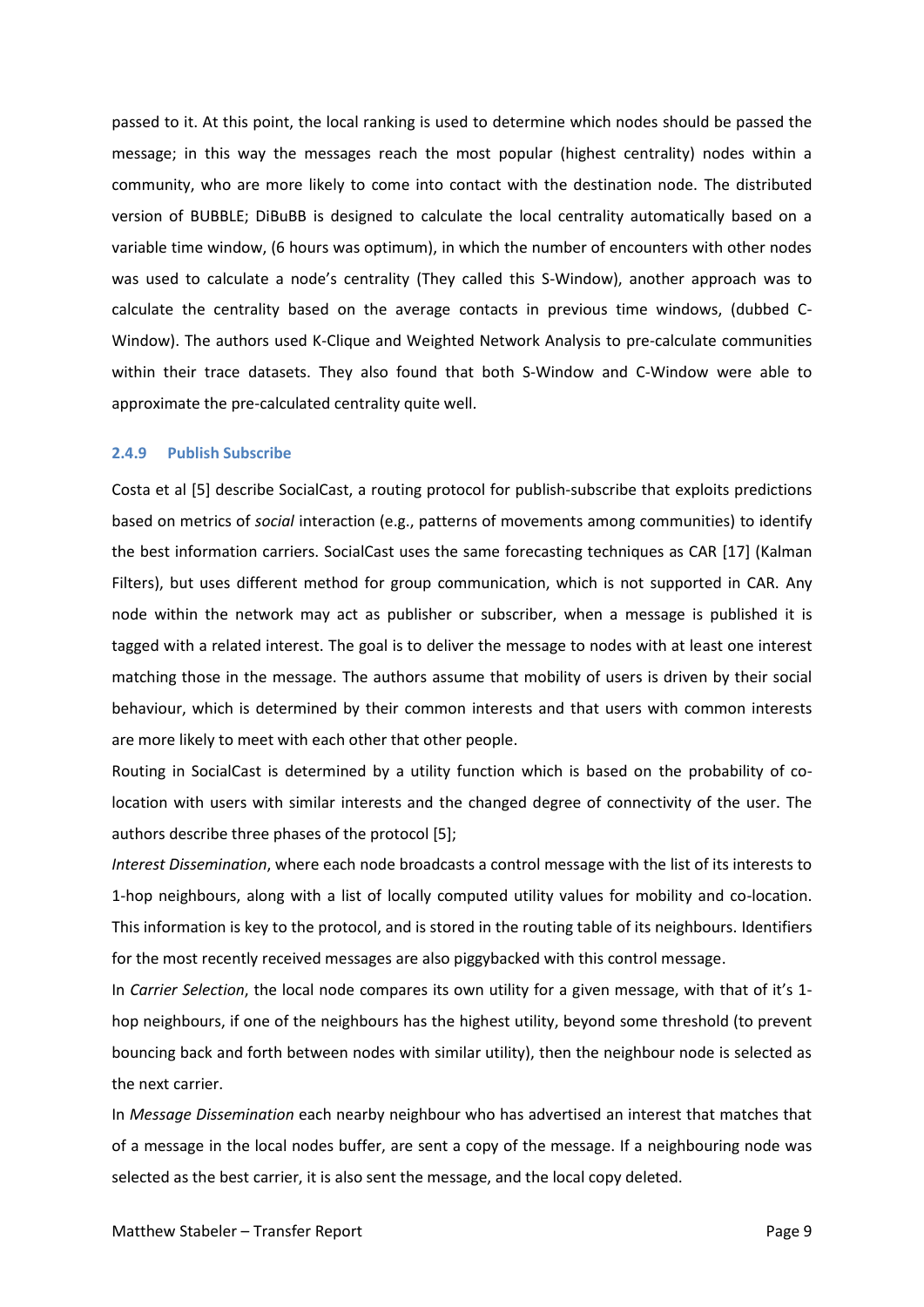The authors plan to implement SocialCast within the HAGGLE platform.

#### <span id="page-13-0"></span>**2.4.10 Directed Diffusion**

Intanagonwiwat et al [14] discuss directed diffusion for sensor networks, they describe how all data in their system is named, and all nodes in the system are application aware, enabling diffusion to achieve energy savings by choosing empirically good paths, which are adaptively re-enforced, and by caching and processing data within the network. They best describe their system in the context of human operators posing questions to a sensor network, such as "How many pedestrians do you observe in region X", as follows:

The human operator's query would be transformed into an interest that is diffused towards the nodes in the region X or Y. When a node in that region receives in interest, it activates its sensors which begin collecting information about pedestrians, this information returns along the reverse path of interest propagation. Intermediate nodes might aggregate the data e.g. more accurately pinpoint the pedestrians location by combining reports from several sensors. An important feature of directed diffusion is that interest and data propagation and aggregation are determined by localised interactions (message exchanges between neighbours or nodes within some vicinity) [14]

### <span id="page-13-1"></span>*2.5 Areas of further research in DTN*

Zhang's survey paper [28] identifies 10 areas in Delay Tolerant Networks for further research as follows:

- 1. What is the proper objective function in designing a protocol in DTNs: short delay or high throughput, or others? Related questions are how to define the system capacity in such an intermittently connected network.
- 2. Methods to determine how many nodes to forward [to] should be developed. There is a trade-off. The larger the number of nodes forwarded to, the better the chance for packets to reach their destination, but the more network resources (bandwidth and buffer space) are needed. Analytical models should be developed, if possible, and simulation results should be obtained to quantify the trade-off.
- 3. When multiple copies of the packets are in the network, duplication of packets occurs and such duplication requires a method of eliminating unnecessary copies to reduce the buffer occupancy. Where should the duplication reduction be done, at the destination or intermediate nodes and how? When original packets are received successfully at the receiver, how should intermediate nodes be informed to discard these packets? Informing intermediate nodes requires extra resources. Again, there is a trade-off between efficiency and additional overhead.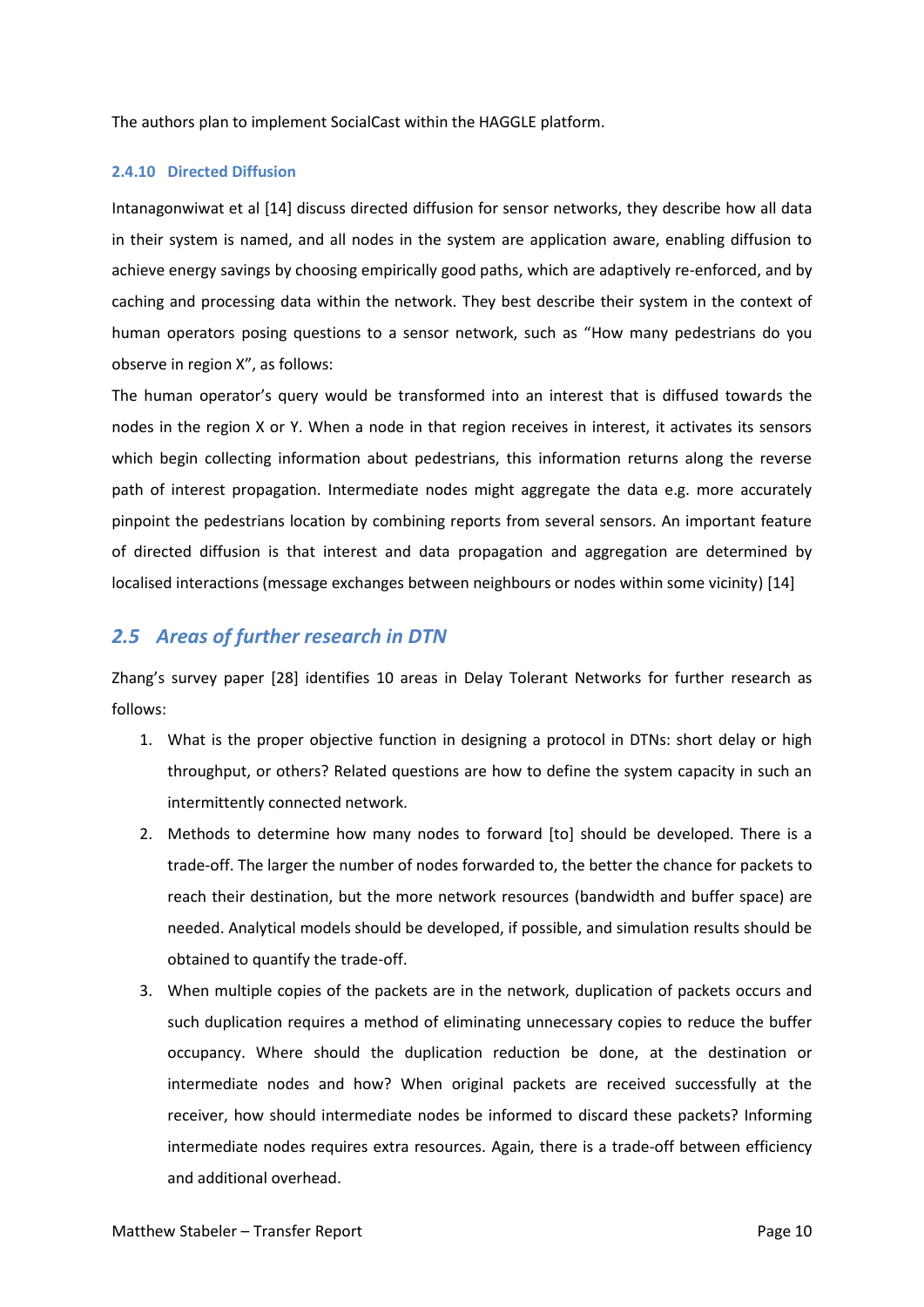- 4. Scheduling becomes much more complex in DTNs than in IP-centric networks, because connections in DTNs are intermittent while in normal IP networks they are not. Appropriate buffer management schemes (which packets to discard when full) and scheduling should be developed. One possible approach is to have separate queues for different outgoing links. Those packets whose destination will be disconnected soon (if known) should be scheduled to transmit first.
- 5. Whenever possible, information about node location and future movement should be utilized in designing the protocols. The forwarding protocols should leverage simple and accurate link availability estimation methods to make intelligent decisions, if feasible. [...](See citations in [28] for papers dealing with link availability). How to define user profiles and how to use them to estimate the delivery probability is also an open issue.
- 6. New security mechanisms must be developed, as techniques that rely on access to a centralized service cannot be used, or the assumption that all intermediate nodes are trusted is not valid.
- 7. Self-learning and automation algorithms should be developed so the underlying network is cognitive, and thus intelligent decisions on scheduling and forwarding can be made automatically.
- 8. Open spectrum allows secondary users to opportunistically explore unused licensed band on a non-interfering basis. New algorithms to utilize those unused channels (resulting in intermittent connectivity) dynamically and efficiently should be developed.
- 9. Transmissions in networks with directional antennas are often pre-scheduled and may result in intermittent connectivity. Power management in energy-aware network (range and/or wake/sleep periods control) may also result in intermittent connectivity. Therefore, scheduling transmissions with directional antennas and power management should take into account the DTN requirements or characteristics.
- 10. As the mobility of nodes in a mobile ad hoc network might lead to network partitions, and directional antennas can transmit over longer distances, [there are proposals](Cited in [28]) to use directional antennas to bridge such partitions when needed. The basic idea behind this method is to use the capability of a directional antenna to transmit over longer distances, but to adaptively use this capability only when necessary for selected packets. Methods to close broken links in ad hoc networks should be developed to cope with partial connectivity.

Chaintreau et al [2] suggest two areas for further research as follows: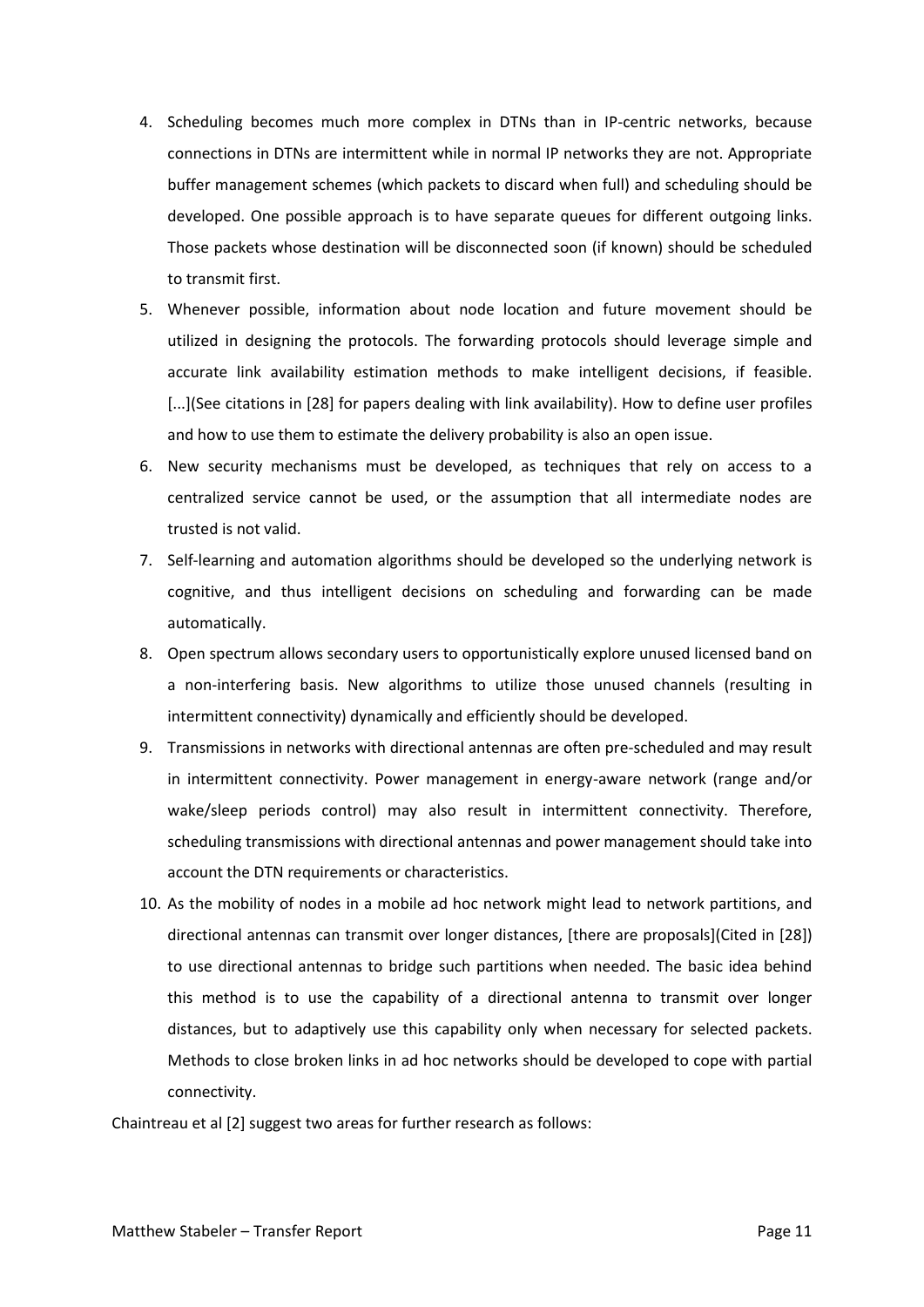- 1. Current mobility models (e.g. random waypoint, uniformly distributed locations) do not have the characteristics observed in our human mobility experiments. New mobility models are therefore required in order to facilitate evaluation of potential opportunistic data transmission schemes.
- 2. Little work has been done in the area of informed design of opportunistic forwarding algorithms. This remains an area ripe for study. Suitable directions for work might involve the sharing of recent contact information between nodes, leading to a more careful selection of potential relay nodes which are likely to have a short path to the destination, while also being independently moving as compared to other chosen relay nodes.

Scott et al [21] identify that future work will be needed to develop and evaluate solutions to various challenges in PSN, including forwarding algorithms, security policies, usability aids, and resource management policies.

#### <span id="page-15-0"></span>**2.5.1 DTN Literature Overview**

From the literature, it is evident that there are a number of factors involved when considering new delay tolerant routing protocols for mobile ad-hoc networks; How many copies of a messages should be sent; how far should the message be sent (TTL); should the route be discovered proactively, reactively or using a hybrid of both; how many what meta-data about known routes should be kept in routing tables; should pair-wise communication take place based on: probability of co-location with, or the geographic location of, or the probability of onward delivery by, a neighbouring node; how big should a message be, and what is the ideal atomic data-unit (message or packet switched); is data dissemination based on one-to-one (SMS like), one-to-many (Publish-Subscribe), many-tomany (reactive Sensor Networks) or many-to-one (reporting Sensor Networks) messaging, how should messages be acknowledged; is there infrastructure (Data Mules, Sinks, Access Points); how should addressing of other nodes be handled; what types of applications will be supported? It is also clear that there are aspects of networks that can be exploited, such as the relationship between nodes in the network [17][21][13] the patterns of node movement [15] [10] and temporal

activity [10].

### <span id="page-15-1"></span>*2.6 Social Networks*

Before we can start to prototype some protocol for communication based on the features of human networks, it is important to understand the features of the social networks created by humans, and try to determine aspects of it that can be exploited.

The use of mobile devices by everyday users has increased substantially within the last few years, Wallace [27] discusses statistics from the Informa Telecoms and Media report showing that by 2006,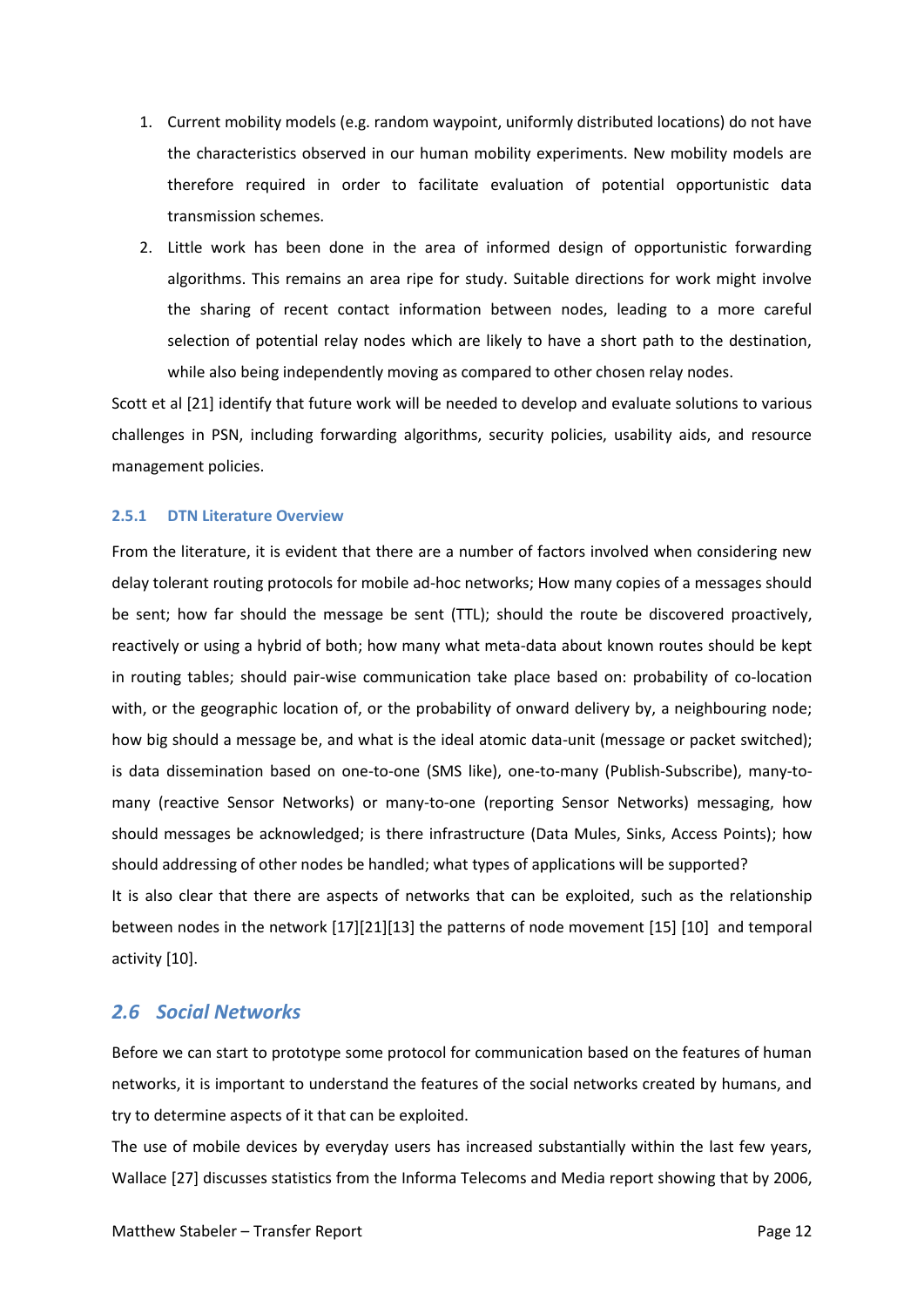40 countries were expected to reach 100% mobile phone penetration. We are particularly interested in investigation and exploiting the networks created by the movement and social connections of human being by using these devices as nodes.

Some existing protocols use some aspects of the social network as part of their algorithm; CAR and SCAR use the probability of co-location with another node as its context. Pocket Switched Networks also use this type of probability to route messages onwards.

Li and Rus's algorithm assumed that nodes have a knowledge of the approximate location of other nodes in the space, but assumes nodes will be actively attempt to change direction to transmit the message.

### <span id="page-16-0"></span>*2.7 The Small World Problem*

"What is the probability that any two people, selected arbitrarily from a large population, such as that of the United States, will know each other?" [25]. Travers and Milgram [25] examine the Small World Problem and try to explore social connectedness, suggesting that an interesting aspect, takes account of the fact that, while persons *a* and *z* may not know each other directly, they may share one or more mutual acquaintances. They asked 296 people from different areas of the country (US) to send a letter to one person (in Boston), with only a small amount of information about the person (name, industry, town), constraining them to only send it to people they know on first name terms, who they think will be able to get it another step towards the recipient. They found that pattern of chains emerged, where 48% of all chains pass through certain socio-metric 'stars', these 'stars' can be considered to be highly connected individuals, or individuals with high centrality. The authors also found that messages tended to be sent through similar classes of society, and business types (financial) to that of the recipient, they also discovered that men were more likely to pass to another man, and women tended to pass on to either sex. The average chain length was 5.2.

### <span id="page-16-1"></span>*2.8 Human Mobility Patterns*

Understanding mobility patterns has two benefits for Delay Tolerant Networks, firstly, understanding how nodes move, may allow us to develop techniques that exploit features of these patterns, secondly, for testing our developed systems, we need a reliable and accurate method to evaluate their effectiveness in real-world situations, and a model of mobility for whatever nodes we are studying (human, animal, robots etc.) means that we can simulate systems efficiently, before expending the effort of real-world testing.

Gonzalez et al [10] studied the movement of 100,000 individuals over a period of six months. They claim that our understanding of the basics laws governing human motion remains limited owing to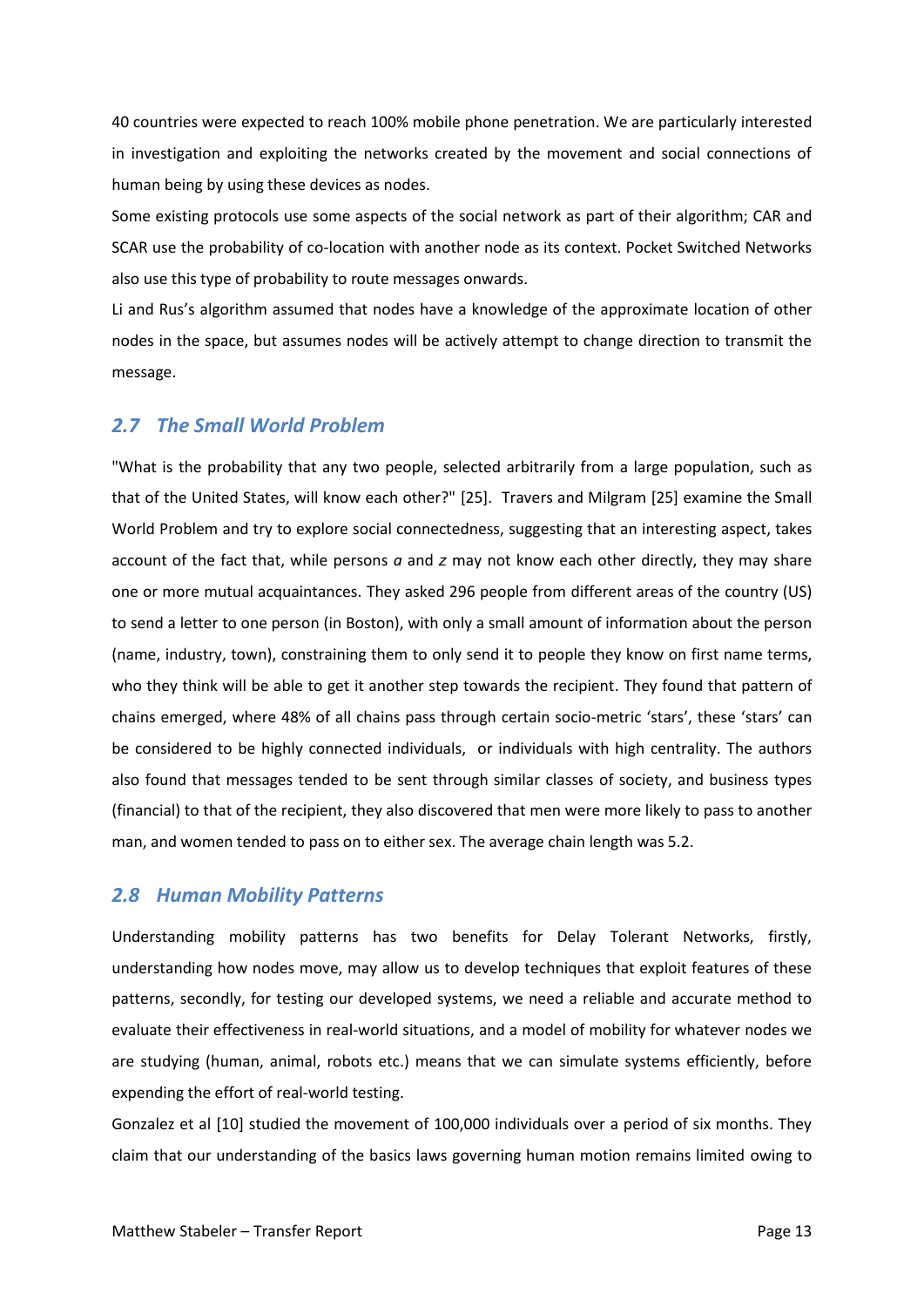the lack of tools to monitor the time-resolved location of individuals. They compared the data against the models of Levy Flight, and Random Walk; human movement patterns often used in the literature to simulate movement. They found that the data shows a high degree of temporal and spatial regularity i.e. Individuals have a significant probability to visit the same locations. They also show that each individual has a time independent characteristic travel distance e.g. some may travel only locally most of the time, but some will also travel longer distances regularly. After correcting for differences in travel distances and the inherent anisotropy [(naively put: direction of movement)] of each trajectory, the individual travel patterns collapse into a single spatial probability distribution, indicating that, despite the diversity of their travel history, humans follow simple reproducible patterns. [10]

Museli and Mascolo [17] question the value of the models of movement used in the literature, for example the Random Waypoint mobility model, suggesting that they generate purely random movements that are very different from the ones observed in the real world and produce meaningless co-location patterns. They describe how they used a mobility model based on social network theory, the Community based mobility model (Cited in [5, 17]), which relies on the simple observation that *mobile networks are social networks after all*, since mobile devices are carried by individuals. The model is able to generate movements that are based on the strength of the relationships between the people carrying the devices.

They identify that the key problem is generation of a synthetic social network with realistic characteristics in terms of clustering and average path lengths between members of the communities. They base their approach on the Caveman model (cited in [17]) to generate a social network characterised by a realistic clustering degree. The social network is built starting from a certain number of fully connected graphs representing communities living in isolation, like primitive men in caves. According to this model, every edge of the initial network in input is re-wired to point to a node of another cave with a certain probability p. The re-wiring process is used to represent random interconnections between the communities. A weight modelling the importance of the relationship between two individuals is associated to each link (i.e., edge of the graph) of the network; edges between individuals of the same community are higher than the others. [17] The work in Costa et al [5] from the same group also adopts this community based mobility model for evaluating their approach to socially aware routing for publish-subscribe delay tolerant networks.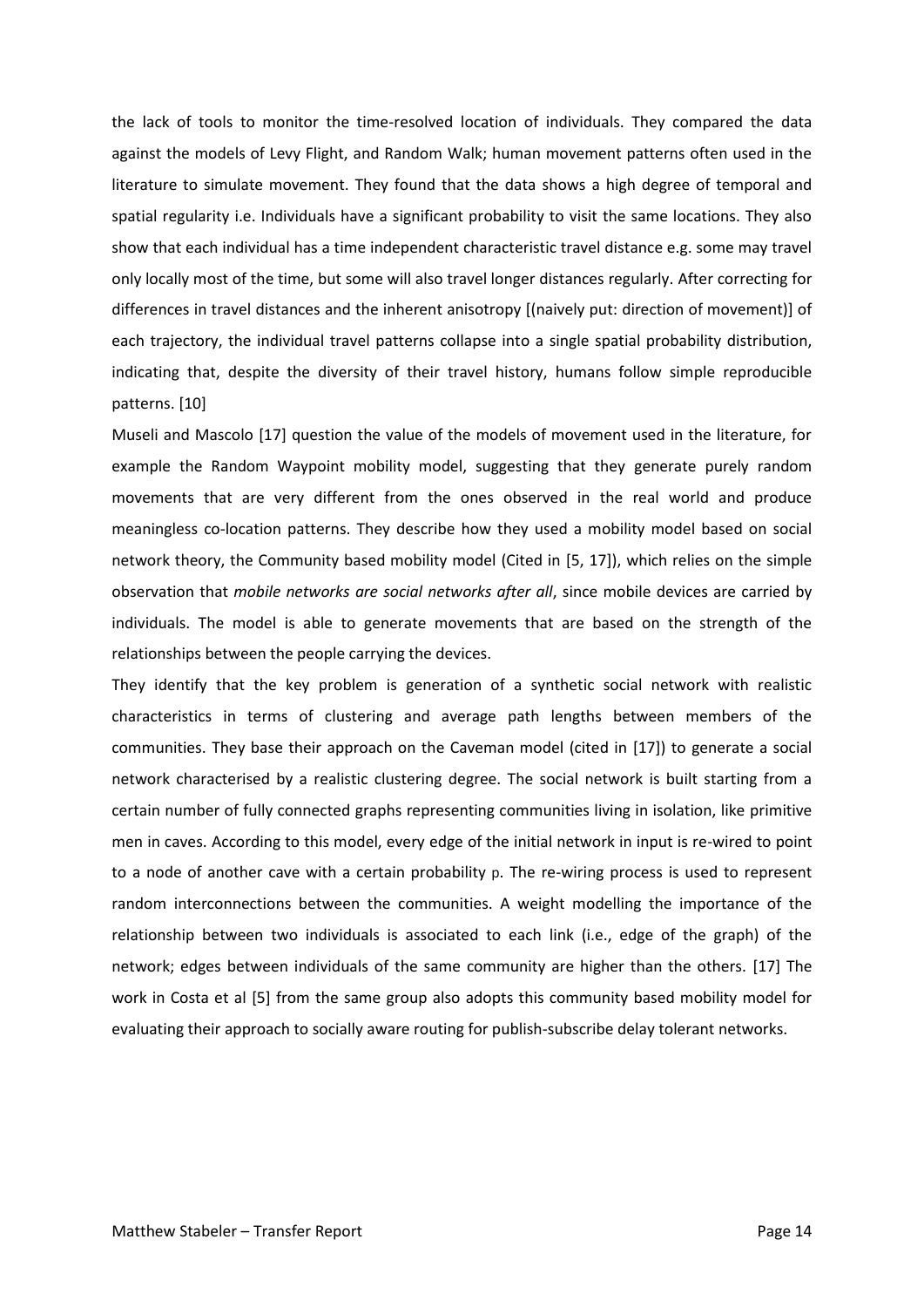# <span id="page-18-0"></span>**3 Proposed solution**

We propose to address the areas of further research identified by Zhang; points 1, 5 and 7, Chaintreau et al's first point and Scotts et al's suggestion that DTN routing protocols need investigation.

Our goal is to develop a distributed environmental sensing application which uses a framework for opportunistic, delay tolerant networking to support autonomous behaviour of sensing nodes, which react to environmental phenomena. We will provide the underlying functionality of this system by concentrating on communications framework and autonomous behaviour aspects of such a system, for deployment to mobile devices carried by human beings. Such a system should make best use of, but should not rely upon installed infrastructure.

Our system will place the sensing where the people are, and will be able to track the interesting areas dynamically, whilst at the same time providing some beneficial service to users; i.e. the incentive for them to use our system.

We believe that the best solution will take a number of the approaches taken to address the problems in DTNs and combine them to create a framework that uses the context derived from social networks, probability of co-location and an understanding of human spatial and temporal movement patterns. Such a system should support multiple types of messaging, for example, the many-to-one characteristic of sensor networks (e.g. to support sensor data), the one-to-one characteristic of SMS text messaging (e.g. to support control messages) and the one-to-many style of publish-subscribe (e.g. to alert peers to local phenomenon). The closest project to our vision of a DTN framework, is the HAGGLE project [21].

As identified by Conti et al [4] it is important for any system to have clear and tangible benefits in order for it to be adopted by members of the public in any practical way. In addition to creating a general framework for DTN communication, we would provide applications that use it, for example a mobile phone based P2P file-sharing network, and SMS-like communications system.

One approach to the underlying problem of routing in delay tolerant networks is to find a link between local properties of a graph, and global properties of the whole network - for example, can the degree of N local neighbours be representative of the graph as a whole, or the cluster of which it is a member, and therefore, can we make assumptions about who best to transfer the message to?

We would like also like to determine if a link exists between the movement patterns defined by Gonzalez et al [10], and the degree of connectivity/centrality of a node (person) within a social network.

We will investigate whether the type of relation between individuals (e.g. friend, relative, colleague, stranger) can be used as a metric for onward forwarding of messages and use this meta-information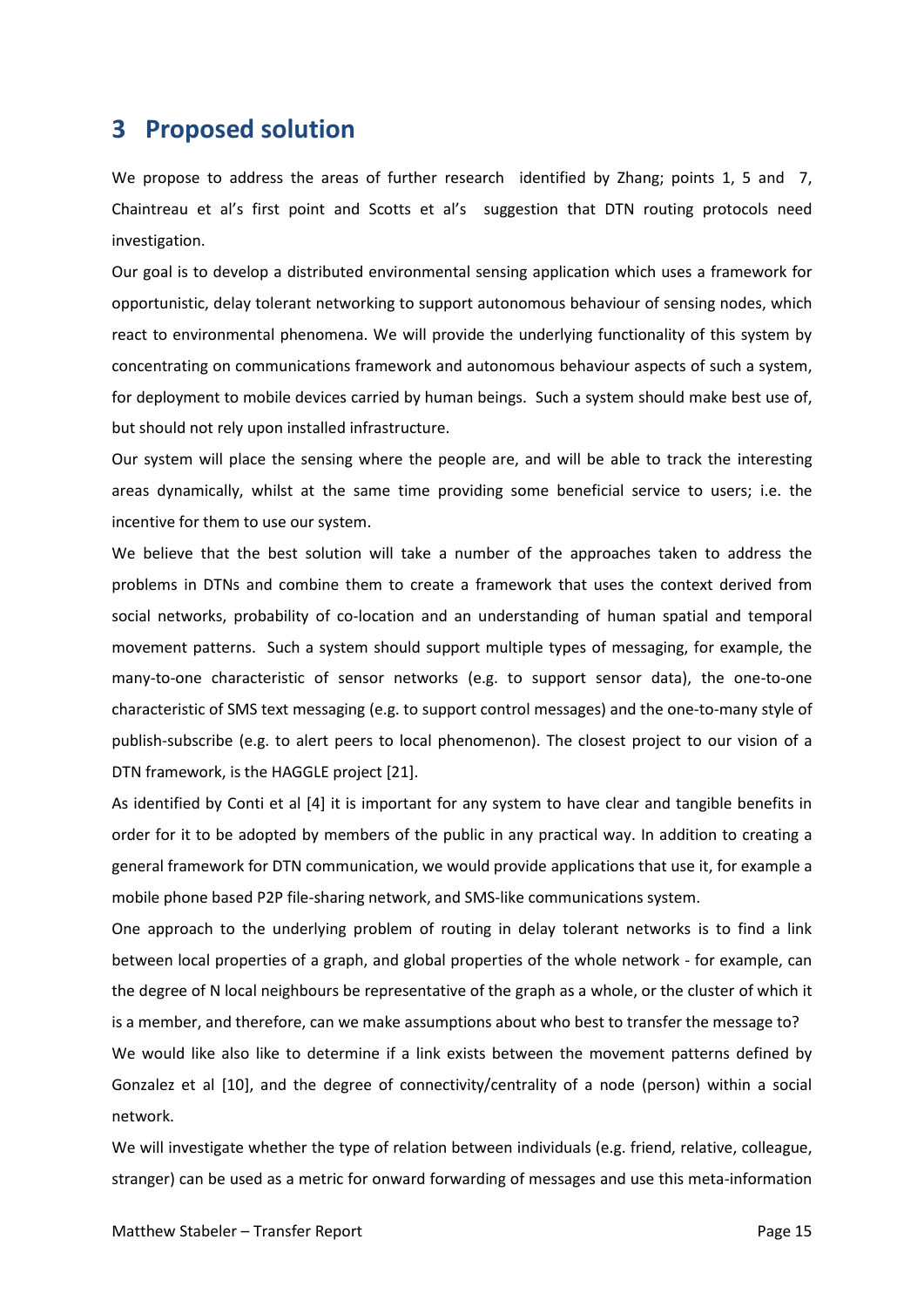to build a probability based routing table, perhaps by incorporating the work done by Musolesi and Mascolo [17]. Practically, it may be possible to bootstrap information about users from existing social network information available through social networking websites.

For any new system for delay tolerant networking to be considered credible, it must be evaluated against realistic data, ideally by real-world testing. From the literature it is clear that some thought has been given to generating realistic movement models for simulators, therefore, we intend to evaluate and test our system against the works discussed in the literature, and ideally with a realworld deployment.

# <span id="page-19-0"></span>**4 Summary of progress to date**

In this authors initial background research, context awareness in pervasive systems was the subject of investigation, of particular note were the works by Abowd et al [1] that defines the four primary types of context for pervasive systems as Identity, Activity, Location and Time (who, what, where and when), and makes the following statements about context; Context is any information that can be used to characterize the situation of an entity. A system is context-aware if it uses context to provide relevant information and/or services to the user, where relevancy depends on the users task. Henriksen and Idulska [12] also define four flavours of context; sensed, static, profiled and derived, they also discuss the issues surrounding the accuracy of data; unknown, ambiguious, imprecise and erroneous data.

This prompted a project on sensor fusion, which showed that by fusing or 'mashing' the readings from multiple installed sensor systems, it was possible to get a better understating of the context inherent in the system. The paper was published [18] as below:

Steve Neely, Matthew Stabeler, and Paddy Nixon SensorMash*: Exploring System Fidelity through Sensor Mashup. Adjunct Proceedings of the Sixth International Conference on Pervasive Computing, 2008.*

We explored ways to investigate ways to elicit information from users in the environment, and discovered that people were often happy to give up their profile information if it appeared to have some benefit to them. We completed a project which allowed users to register their basic details, and give pointers to more profile information stored in many different places on the web. We were able to harvest these profiles and provide access to the data via API. We demonstrated show that developers of pervasive and ubiquitous system would find this aggregated information highly useful, and that it would bootstrap the development of pervasive applications if users profile information did not need to be collected for every application. The details of this project were published [24] as follows: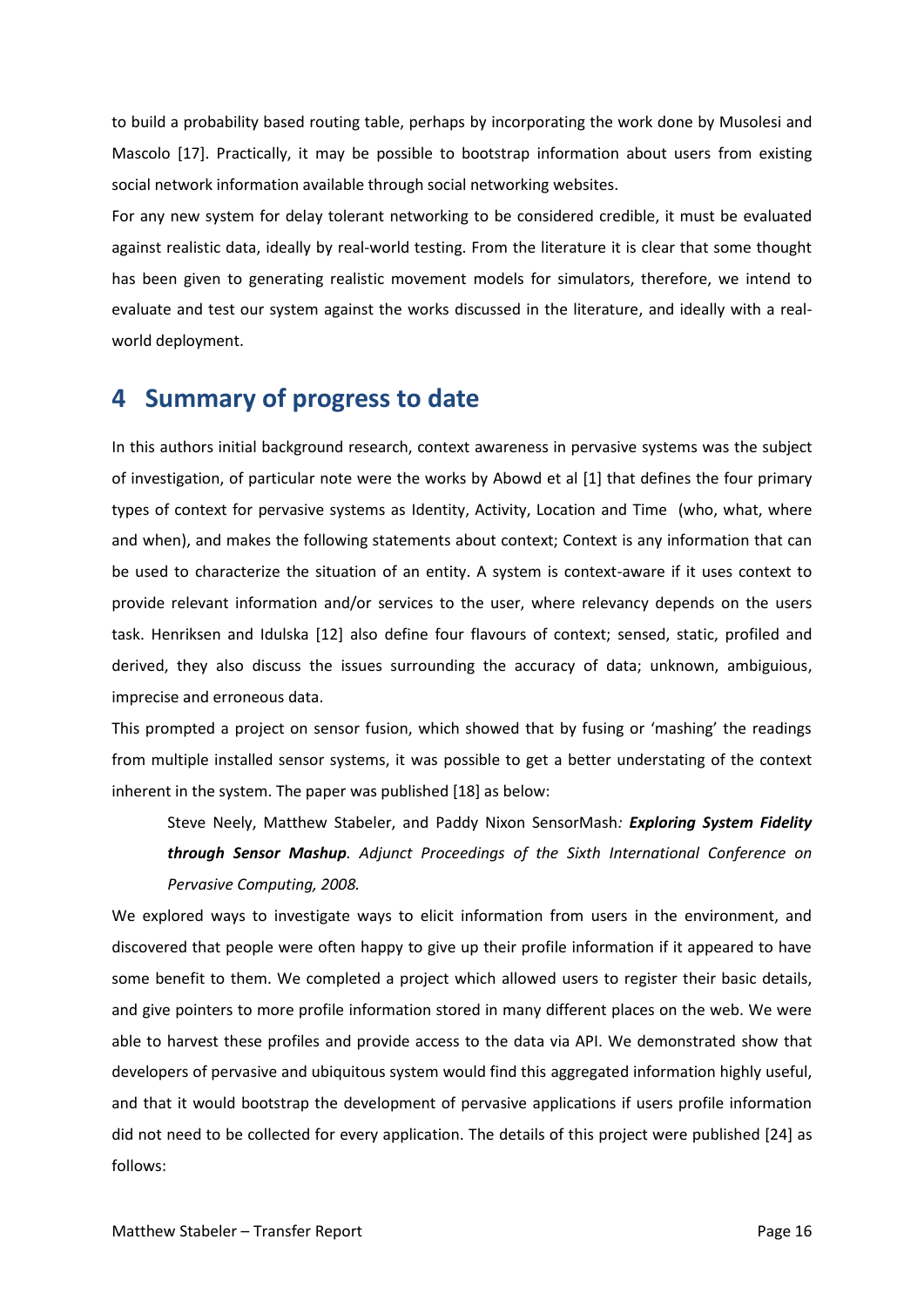Matthew Stabeler and Graeme Stevenson and Simon Dobson and Paddy Nixon *Basadaeir: harvesting user profiles to bootstrap pervasive applications* . *Adjunct Proceedings of the Seventh International Conference on Pervasive Computing*, 2009.

We also showed how this type of system has a very real application; pervasive information services based in user profiling. In Shannon et al [22] we proposed using this type of system to link user's real-world presence to their online profiles, to provide personalised services and advertisements. Published as follows:

Ross Shannon, Matthew Stabeler, Aaron Quigley and Paddy Nixon *Profiling and targeting opportunities in pervasive advertising*. 1st Workshop on Pervasive Advertising, Pervasive 2009.

In Dobson et al [7] we briefly discuss how our Basadaeir project aligns with our research group's Construct project, in which this author is a member of the development team. Construct is an opensource framework that brings together *best of breed* technologies, including gossiping for data distribution, semantic web techniques for data representation and manipulation, and Zero configuration for discovery. Published as follows:

Simon Dobson and Graeme Stevenson and Graham Williamson and Stephen Knox and Matthew Stabeler and Lorcan Coyle and Steve Neely and Paddy Nixon *An Open-Source Infrastructure for Pervasive Computing. PerAda Magazine, 2008.*

We have also conducted work towards gathering datasets, in the case of Coyle et al [6], for activity recognition, but in our work on DTNs, we will be able to use these high-quality datasets to analyse social networks, mobility patterns and temporal activities. Published as follows:

Lorcan Coyle, Juan Ye, Susan McKeever, Stephen Knox, Matthew Stabeler, Simon Dobson and Paddy Nixon. *Gathering datasets for activity identification.* In Proceedings of the Workshop on Developing Shared Home Behaviour Datasets to Advance HCI and Uniquitous Computing Research at CHI 2009. Boston, MA., 2009.

# <span id="page-20-0"></span>**5 Future work**

We intend to concentrate on the fundamental aspects of our approach to solving the problem; namely, developing robust DTN protocols that enable our vision of a DTN application framework. Specifically, we will concentrate on exploiting features the networks of interest that we have identified, to develop a suite of routing protocols, or one unified protocol that will cater for the needs of a number of data types.

In collaboration with other members of the group, we will analyse existing datasets to find links between the local features of social networks and connectivity patterns to global properties that can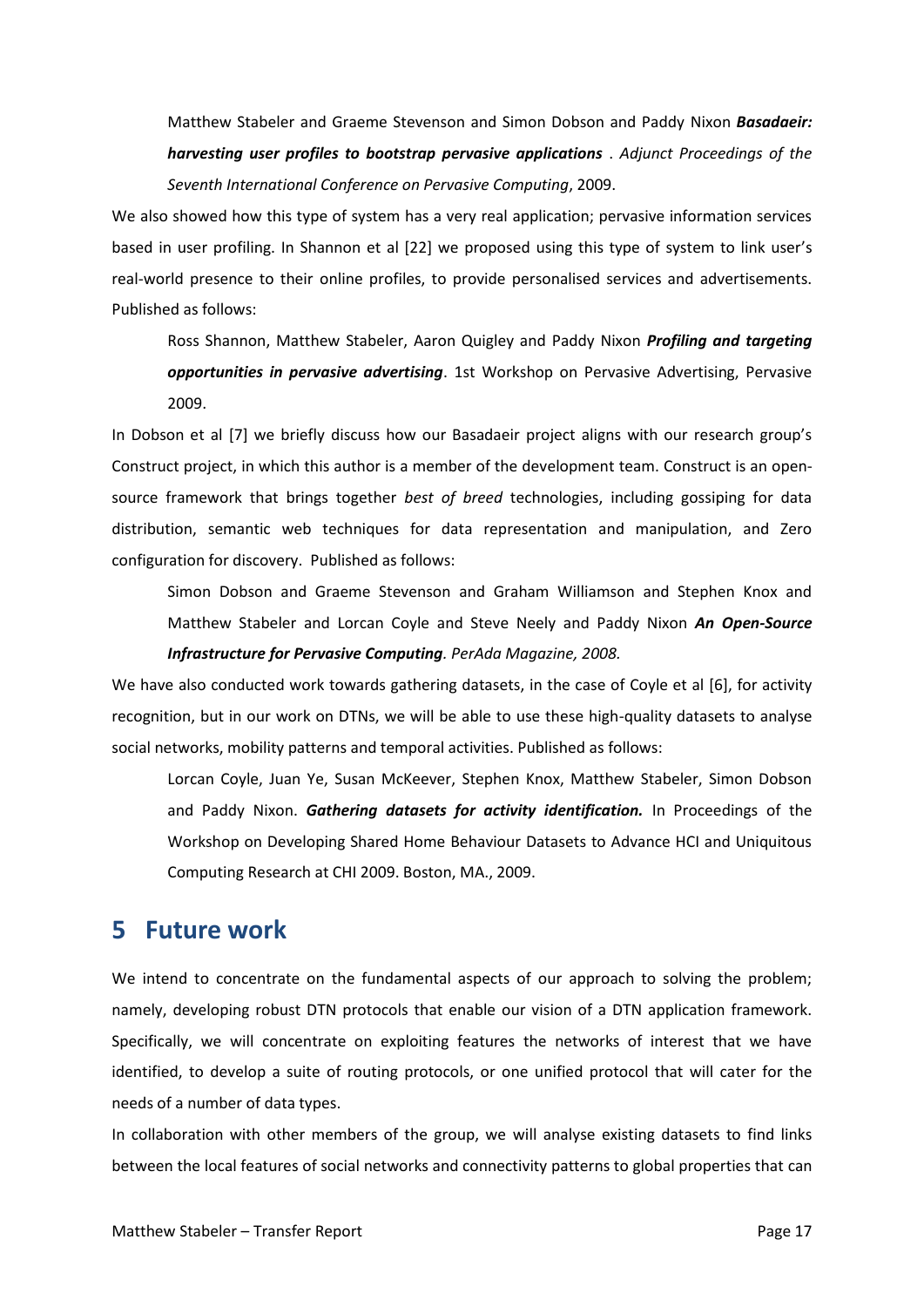be exploited for informed routing about these networks. Specifically, we will investigate the links between human social network, their real-world connectivity patterns and movement patterns.

We will experiment with different routing types for different data situations  $-$  e.g. sensor data vs one-to-one messages. From this we will develop a robust algorithm for node to node communication that exploits communications opportunities, which can be used to control nodes for environmental sensing when necessary.

We have started planning for a project to realise an accurate and robust simulator for plug-in mobility models, and this author has proposed an ODCSS summer project to take place at UCD to develop the software that will enable this.

We intend to simulate our work to evaluate it against the relevant works presented in this document, before building an empirical study involving a real-world deployment of this system.

We will also strive to derive a formalisation of dynamic networks from our understanding gained from our analysis.

### <span id="page-21-0"></span>*5.1 Datasets*

There are a number of datasets available which can be analysed to derive movement models, social networks and temporal patterns, for example the Reality Mining project [8] collected data from 100 mobile phone over 9 months; Bluetooth devices in proximity, cell tower IDs, application usage, and phone status. The authors were able to measure information access and use in different contexts, recognize social patterns in daily user activity, infer relationships, identify socially significant locations, and model organizational rhythms.

An as yet unpublished data-set from within UCD and TCD is currently being collected, it is similar in nature to the Reality Mining dataset, but is being conducted over a longer time period collecting data about WiFi, Bluetooth devices in proximity and cell tower ID.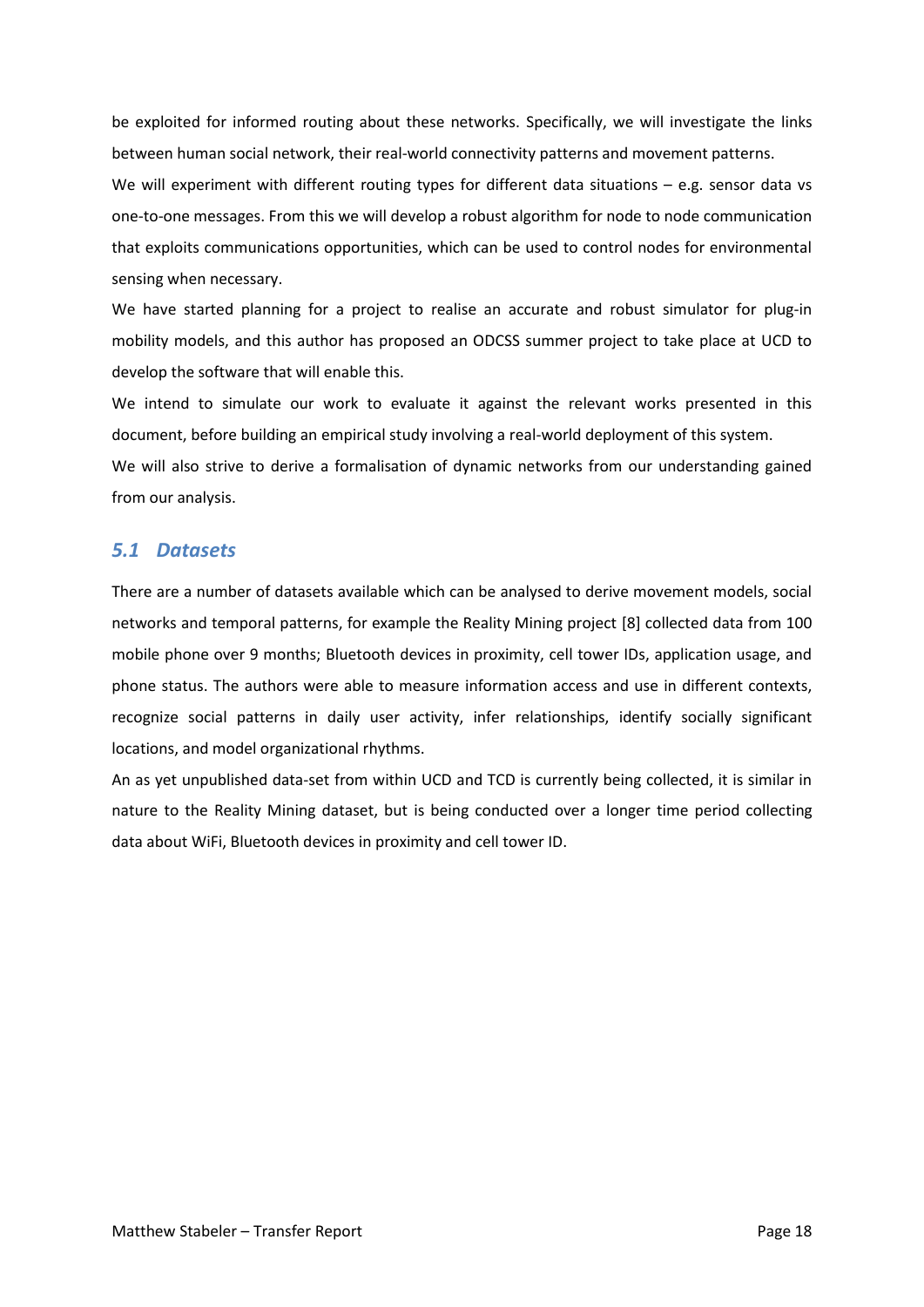## <span id="page-22-0"></span>*5.2 Timescale*

| ID             | <b>Task Name</b>                      | 2009                     |                   |            |     | 2010       |     |            |     |     |     |     |     |            |     | 2011 |     |     |     |     |     |  |  |
|----------------|---------------------------------------|--------------------------|-------------------|------------|-----|------------|-----|------------|-----|-----|-----|-----|-----|------------|-----|------|-----|-----|-----|-----|-----|--|--|
|                |                                       | Apr<br>May<br>Jul<br>Jun | Oct<br>Sep<br>Aug | Nov<br>Dec | Jan | Feb<br>Mar | Apr | May<br>Jun | Jul | Aug | Sep | Oct | Nov | Dec<br>Jan | Feb | Mar  | Apr | May | Jun | Jul | Aug |  |  |
| $\overline{1}$ | Evaluate human movement models        |                          |                   |            |     |            |     |            |     |     |     |     |     |            |     |      |     |     |     |     |     |  |  |
| $\overline{2}$ | Analysis of datasets                  |                          |                   |            |     |            |     |            |     |     |     |     |     |            |     |      |     |     |     |     |     |  |  |
| $\mathbf{3}$   | Publication                           |                          |                   |            |     |            |     |            |     |     |     |     |     |            |     |      |     |     |     |     |     |  |  |
| $\overline{4}$ | <b>ODCSS Movement Model Simulator</b> |                          |                   |            |     |            |     |            |     |     |     |     |     |            |     |      |     |     |     |     |     |  |  |
| $\sqrt{5}$     | Prototype designs                     |                          |                   |            |     |            |     |            |     |     |     |     |     |            |     |      |     |     |     |     |     |  |  |
| $\,6$          | Experiment using simulator            |                          |                   |            |     |            |     |            |     |     |     |     |     |            |     |      |     |     |     |     |     |  |  |
| $\overline{7}$ | Publication                           |                          |                   |            |     |            |     |            |     |     |     |     |     |            |     |      |     |     |     |     |     |  |  |
| 8              | Analysis, Further Development         |                          |                   |            |     |            |     |            |     |     |     |     |     |            |     |      |     |     |     |     |     |  |  |
| $\mathsf g$    | Real-world Deployment                 |                          |                   |            |     |            |     |            |     |     |     |     |     |            |     |      |     |     |     |     |     |  |  |
|                | 10 Experiment simulator / realworld   |                          |                   |            |     |            |     |            |     |     |     |     |     |            |     |      |     |     |     |     |     |  |  |
| 11             | Analysis                              |                          |                   |            |     |            |     |            |     |     |     |     |     |            |     |      |     |     |     |     |     |  |  |
| 12             | Publication                           |                          |                   |            |     |            |     |            |     |     |     |     |     |            |     |      |     |     |     |     |     |  |  |
| 13             | Thesis Write-up                       |                          |                   |            |     |            |     |            |     |     |     |     |     |            |     |      |     |     |     |     |     |  |  |
| 14             | IRCSET Funding (3 Years)              |                          |                   |            |     |            |     |            |     |     |     |     |     |            |     |      |     |     |     |     |     |  |  |
|                | 15   IRCSET Funding? (1 Year)         |                          |                   |            |     |            |     |            |     |     |     |     |     |            |     |      |     |     |     |     |     |  |  |
|                | 16 Away                               |                          |                   |            |     |            |     |            |     |     |     |     |     |            |     |      |     |     |     |     |     |  |  |

**Table 1 – Gantt chart showing estimated working time for each project part.**

<span id="page-22-1"></span>Our future work is split into the following packages, also shown as a Gantt chart i[n Table 1](#page-22-1) [above.](#page-22-1)

- Dataset analysis
- Movement Model Simulator
- Prototype design and experimentation
- Analysis of initial results
- Real-world deployment (if time)
- Further experimentation
- **•** Final Analysis

We have also identified the following publication targets, in which we intend to present our work.

- ACM Transactions on Sensor Networks
- Ubicomp
- Personal and Ubiquitous Computing
- IEEE/ACM Transactions on Networking
	- o IEEE Conference on Computer Communications (INFOCOM)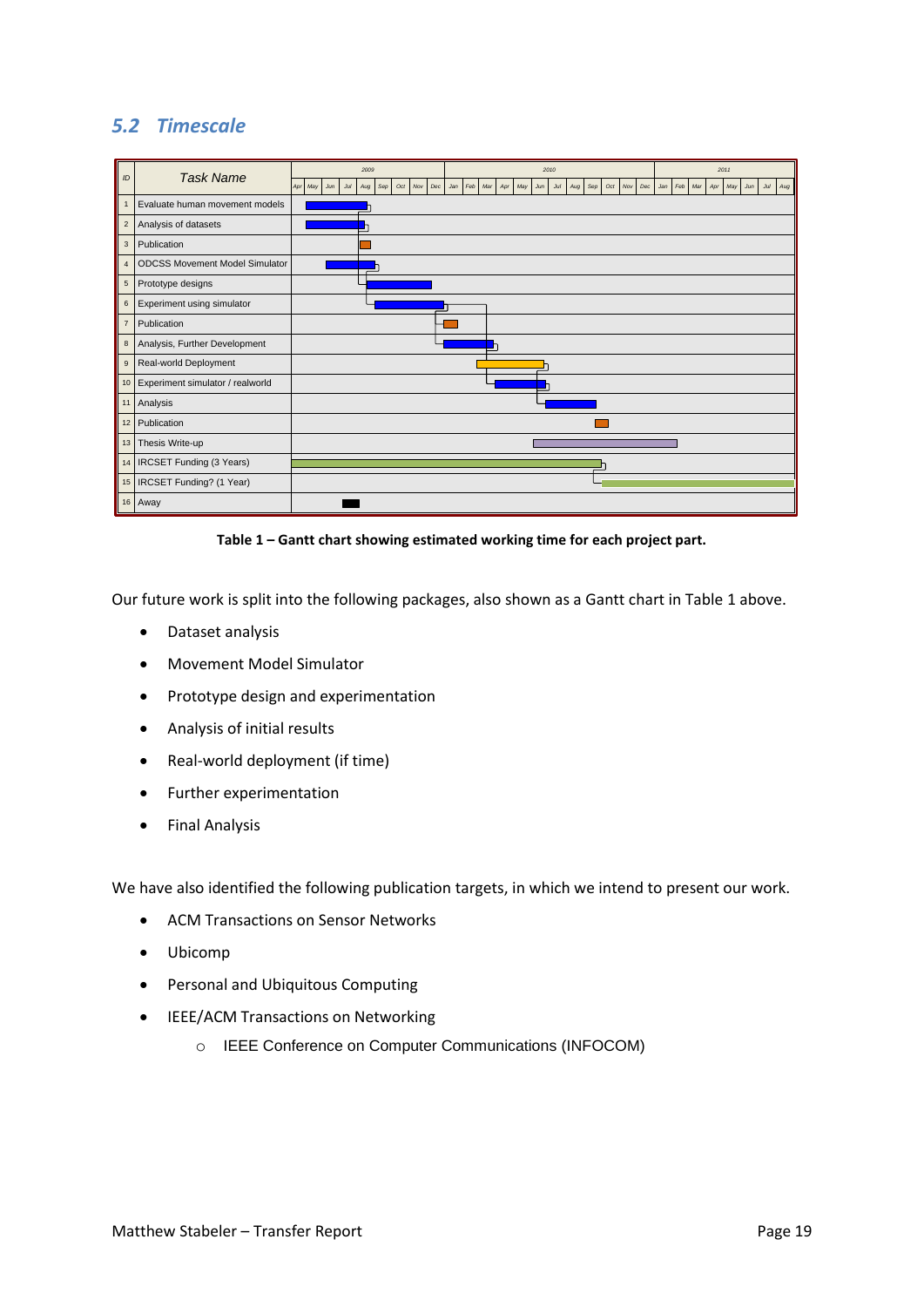# <span id="page-23-0"></span>**6 References**

[1] Gregory D. Abowd, Anind K. Dey, Peter J. Brown, Nigel Davies, and Pete Steggles Mark Smith. Towards a better understanding of context and context-awareness. In *"Handheld and Ubiquitous Computing: First International Symposium, HUC'99, Karlsruhe, Germany, September 1999. Proceedings"*, volume "Volume 1707/1999", page 304. "Springer Berlin / Heidelberg", 1999.

[2] Augustin Chaintreau, Pan Hui, Jon Crowcroft, Christophe Diot, Richard Gass, and James Scott. Pocket switched networks:real-world mobility and its consequences for opportunistic forwarding. Technical Report 617, University of Cambridge, 15 JJ Thomson Avenue Cambridge CB3 0FD United Kingdom phone +44 1223 763500, Feb 2005.

[3] M. Conti and S. Giordano. Multihop ad hoc networking: The reality. *Communications Magazine, IEEE*, 45(4):88–95, April 2007.

[4] M. Conti and S. Giordano. Multihop ad hoc networking: The theory. *Communications Magazine, IEEE*, 45(4):78–86, April 2007.

[5] P. Costa, C. Mascolo, M. Musolesi, and G.P. Picco. Socially-aware routing for publishsubscribe in delay-tolerant mobile ad hoc networks. *Selected Areas in Communications, IEEE Journal on*, 26(5):748–760, June 2008.

[6] Lorcan Coyle, Juan Ye, Susan McKeever, Stephen Knox, Matthew Stabeler, Simon Dobson, , and Paddy Nixon. Gathering datasets for activity identification. volume In Proceedings of the Workshop on Developing Shared Home Behaviour Datasets to Advance HCI and Uniquitous Computing Research at CHI 2009, 04/04/2009 2008.

[7] Simon Dobson, Graeme Stevenson, Graham Williamson, Stephen Knox, Matthew Stabeler, Lorcan Coyle, Steve Neely, and Paddy Nixon. An open-source infrastructure for pervasive computing. *PerAda Magazine*, 10/2008 2008.

[8] Nathan Eagle and Alex (Sandy) Pentland. Reality mining: sensing complex social systems. *Personal Ubiquitous Comput.*, 10(4):255–268, 2006.

[9] R.; Kermarrec A.-M.; Massoulie L. Eugster, P.T.; Guerraoui. Epidemic information dissemination in distributed systems. *Computer*, 37(5):60–67, May 2004.

[10] Marta C. Gonzalez, Cesar A. Hidalgo, and Albert-Laszlo Barabasi. Understanding individual human mobility patterns. *Nature*, 453(453):779–782, June 2008.

[11] Zygmunt J. Haas, Joseph Y. Halpern, and Li Li. Gossip-based ad hoc routing. *IEEE/ACM Trans. Netw.*, 14(3):479–491, 2006.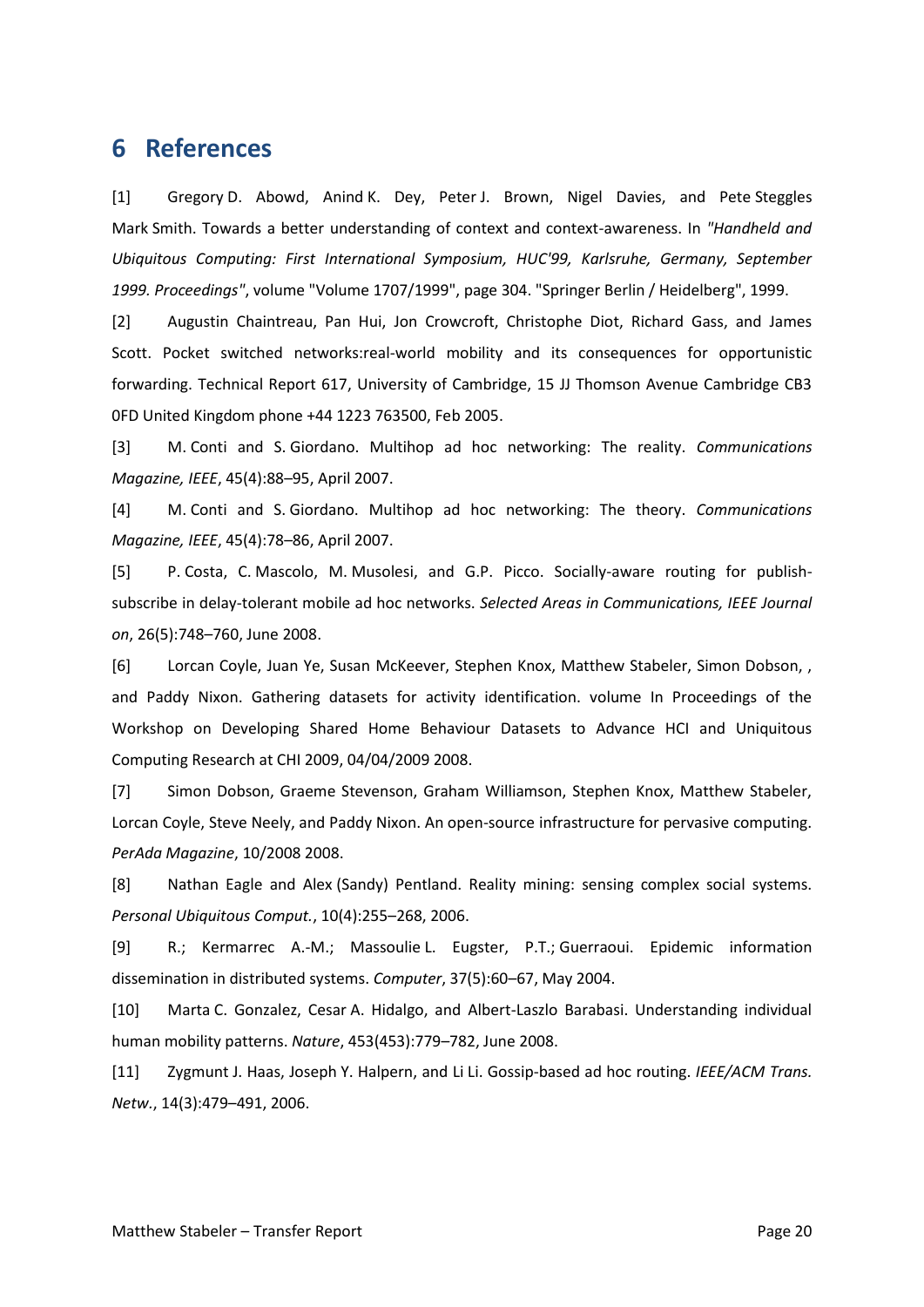[12] K. Henricksen and J. Indulska. Modelling and using imperfect context information. *Pervasive Computing and Communications Workshops, 2004. Proceedings of the Second IEEE Annual Conference on*, pages 33–37, March 2004.

[13] Pan Hui, Jon Crowcroft, and Eiko Yoneki. Bubble rap: social-based forwarding in delay tolerant networks. In *MobiHoc '08: Proceedings of the 9th ACM international symposium on Mobile ad hoc networking and computing*, pages 241–250, New York, NY, USA, 2008. ACM.

[14] Chalermek Intanagonwiwat, Ramesh Govindan, and Deborah Estrin. Directed diffusion: a scalable and robust communication paradigm for sensor networks. In *MobiCom '00: Proceedings of the 6th annual international conference on Mobile computing and networking*, pages 56–67, New York, NY, USA, 2000. ACM.

[15] Qun Li and Daniela Rus. Sending messages to mobile users in disconnected ad-hoc wireless networks. In *MobiCom '00: Proceedings of the 6th annual international conference on Mobile computing and networking*, pages 44–55, New York, NY, USA, 2000. ACM.

[16] Andrew G. Miklas, Kiran K. Gollu, Kelvin K. W. Chan, Stefan Saroiu, Krishna P. Gummadi, and Eyal de Lara. *Exploiting Social Interactions in Mobile Systems*, volume 4717/2007 of *Lecture Notes in Computer Science*, chapter UbiComp 2007: Ubiquitous Computing, pages 409–428. Springer Berlin / Heidelberg, 2007.

[17] Mirco Musolesi and Cecilia Mascolo. Car: Context-aware adaptive routing for delay tolerant mobile networks. *IEEE Transactions on Mobile Computing*, 99(1), 2008.

[18] Nixon P Neely S, Stabeler M. Sensormash: Exploring system fidelity through sensor mashup. In J. Kay-G. Kortuem S R. Mayrhofer, A Quigley, editor, *Adjunct Proceedings of the Sixth International Conference on Pervasive Computing*, pages 83–86. Ó, May 2008.

[19] B. Pasztor, M. Musolesi, and C. Mascolo. Opportunistic mobile sensor data collection with scar. *Mobile Adhoc and Sensor Systems, 2007. MASS 2007. IEEE Internatonal Conference on*, pages 1–12, Oct. 2007.

[20] Luciana Pelusi, Andrea Passarella, and Marco Conti. Opportunistic networking: data forwarding in disconnected mobile ad hoc networks. *Communications Magazine, IEEE*, 44(11):134– 141, November 2006.

[21] James Scott, Jon Crowcroft, Pan Hui, and Christophe Diot. Haggle: a networking architecture designed around mobile users. pages 78–86, 01 2006.

[22] Ross Shannon, Matthew Stabeler, Aaron Quigley, and Paddy Nixon. Profiling and targeting opportunities in pervasive advertising. In *1st Workshop on Pervasive Advertising*, volume 1, Nara, Japan, May 2009. Pervasive 2009.